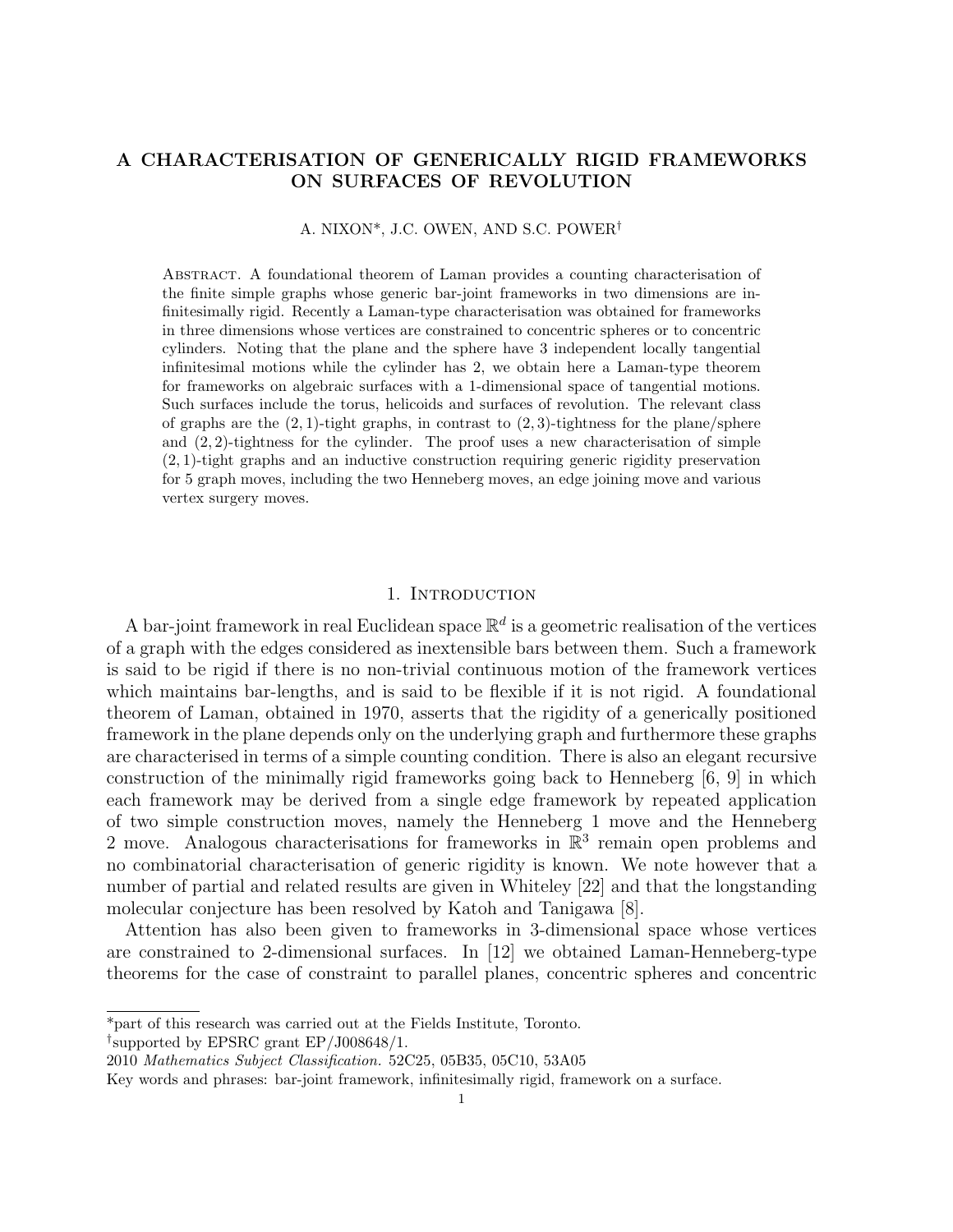cylinders. The cylinder case presents new complications both for the purely graph theoretical analysis and for the preservation of rigidity under the Henneberg moves and the further construction moves that are needed.

A fixed plane surface in  $\mathbb{R}^3$  supports a three-dimensional vector space of internal infinitesimal motions, coming from translations and rotations, while the (infinite circular) cylinder has two such independent motions. More formally, in Definition 2.2 we define the type k of an irreducible algebraic surface where k takes values  $3, 2, 1$  or 0. (See also Definition 8.1.) The type of a surface is reflected in the graph counting conditions for Laman type theorems; fewer independent infinitesimal motions for the surface imply a richer set of graphs which in turn require more constructive moves and more refined proof techniques.

The main result in the present paper is the following theorem for bar-joint frameworks in  $\mathbb{R}^3$  whose vertices are constrained to an algebraic surface M of type 1. These surfaces include a range of fundamental algebraic surfaces such as the elliptical cylinder, the cone, the torus, surfaces of revolution, and various helical glide-translation surfaces.

**Theorem 1.1.** Let  $G = (V, E)$  be a simple graph, let M be an irreducible algebraic surface in  $\mathbb{R}^3$  of type 1 and let  $(G, p)$  be a generic framework on M. Then  $(G, p)$  is isostatic on M if and only if G is  $K_1, K_2, K_3, K_4$  or is  $(2, 1)$ -tight.

For a plane surface the required graphs are the Laman graphs, corresponding to the top count  $|E| = 2|V| - 3$  and the inequality  $|E'| \le 2|V'| - 3$  for every subgraph  $(V', E')$ . In fact these are the  $(2, 3)$ -tight graphs, in the sense of Definition 2.8 and are necessarily simple. Observe that these graphs are necessarily simple. For the cylinder the appropriate graphs are the simple  $(2, 2)$ -tight graphs. In this paper the key class of graphs are the simple  $(2, 1)$ -tight graphs which were characterised recently in Nixon and Owen [13]. We shall obtain here the following alternative characterisation which turns out to be efficient for our purposes. The methods for this also lead to a new analogous characterisation of simple (2, 2)-tight graphs given in Section 3.

**Theorem 1.2.** A simple finite graph is  $(2, 1)$ -tight if and only if it is equal to  $K_5 \geq 0$ can be obtained from this graph by the sequential application of moves of 5 types, namely the Henneberg 1 and 2 moves, the vertex-to- $K_4$  move, the vertex-to-4-cycle move, and the edge joining move.

The proof of the main theorem is principally concerned with the sufficiency for rigidity of the combinatorial condition and we obtain this by showing that each of the moves in the constructive sequence for the graph preserves generic rigidity. We introduce some new methods for this and there are two moves that present particular challenges, namely the Henneberg 2 move and the vertex-to- $K_4$  move. For the Henneberg 2 move we give two quite different proofs which also give new proofs in the case of the circular cylinder. The first of these uses a convergence argument involving a sequence of generic realisations of  $G'$  which converge to a degenerate non-generic realisation of  $G'$  which in a natural sense covers a generic realisation of G. On the other hand in Section 6 we adopt the traditional approach of algebraic specialisation to obtain a direct entirely algebraic proof.

For the vertex-to- $K_4$  move we show that proper flexes are inherited under the inverse move  $G' \rightarrow G$  corresponding to  $K_4$  contraction to a vertex. This is achieved through the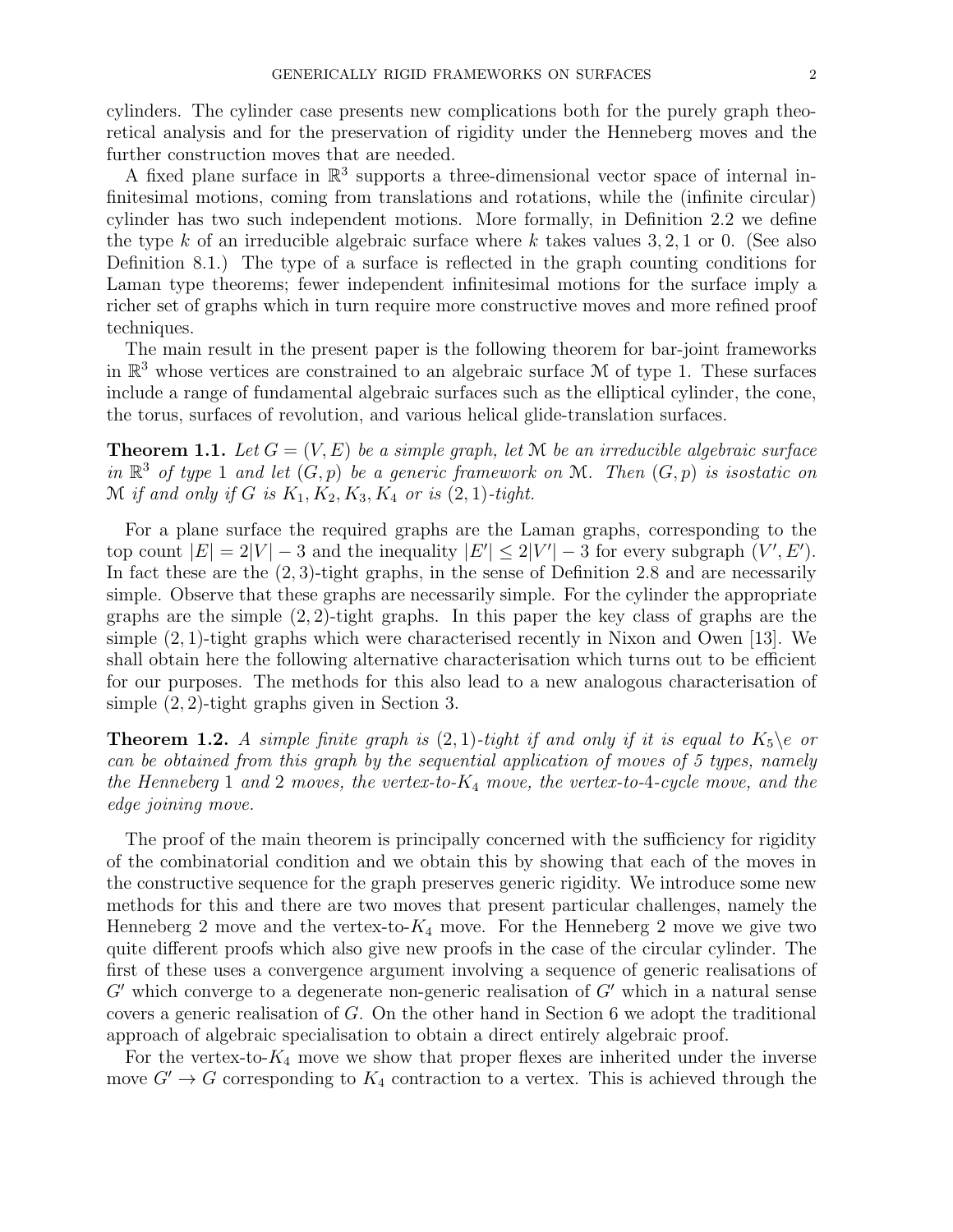consideration of a sequence  $(G', p^k)$  in which the  $K_4$ -subframeworks contract in a manner which is *well-behaved* with respect to the distinct principal curvatures of the surface.

In all our considerations the framework vertices are constrained to a surface while the edges are straight Euclidean edges measured by distances in  $\mathbb{R}^3$ . We note that Whiteley [20] has considered the topic of frameworks on surfaces with geodesic edges and there the appropriate combinatorial objects are looped multigraphs. Moreover, rigidity is expressed in terms of the rank of the k-frame matrix rather than the rigidity matrix. We note also that frameworks on surfaces are also implicit in the context of periodic frameworks, considered, for example, by Borcea and Streinu [3], Malestein and Theran [10, 11], Nixon and Ross [15], Owen and Power [16] and Ross [17].

The paper is structured as follows. In Section 2 we recall basic definitions and key results from [12] for generic frameworks on surfaces. In Section 3 we detail the inductive moves on graphs and obtain inductive characterisations of simple  $(2, k)$ -tight graphs for  $k = 1$  and 2. In Section 4 we prove the preservation of generic independence for the two Henneberg moves as moves on frameworks on algebraic surfaces. In Section 5 we prove the preservation of generic independence for various vertex surgery moves, including vertex splitting, vertex-to-4-cycle and vertex-to- $K_4$ . In Section 6 we provide an alternative proof of generic independence under Henneberg 2 moves that we believe could be of independent interest. In Section 7 we prove the main theorem and in the final section we discuss the difficulty of extending our results to other surfaces and comment on higher dimensional contexts.

## 2. Frameworks on Surfaces

Let M be a subset of  $\mathbb{R}^3$  which is a smooth surface in the sense of being a 2-dimensional embedded differentiable manifold. The main examples we have in mind are defined as disjoint unions of parts of elementary algebraic surfaces. Accordingly we assume smoothness in the sense that local coordinate maps exist for M which are analytic. In particular for every point of M there is a continuous choice of normal vectors in a neighbourhood of the point and a Taylor series expansion, as in Equation 5.1, for points of  $\mathcal M$  in this neighbourhood.

A framework  $(G, p)$  on M is a finite bar-joint framework in  $\mathbb{R}^3$ , for a simple graph  $G = (V, E)$ , with framework points  $p(v), v \in V$ , which lie on M.

An *infinitesimal flex* of  $(G, p)$  on M is a sequence or vector u of velocity vectors  $u_1, \ldots, u_{|V|}$ , considered as acting at the framework points, which are tangential to the surface and satisfy the infinitesimal flex requirement in  $\mathbb{R}^3$ , namely

$$
u_i.(p_i - p_j) = u_j.(p_i - p_j),
$$

for each edge  $v_i v_j$ . It is elementary to show that u is an infinitesimal flex if and only if u lies in the nullspace (kernel) of the rigidity matrix  $R_{\mathcal{M}}(G, p)$  given in the following definition. The submatrix of  $R_\mathcal{M}(G, p)$  given by the first  $|E|$  rows provides the usual rigidity matrix,  $R_3(G, p)$  say, for the unrestricted framework  $(G, p)$ . The tangentiality condition corresponds to u lying in the nullspace of the matrix formed by the last  $|V|$  rows.

**Definition 2.1.** The rigidity matrix  $R_{\mathcal{M}}(G, p)$  of  $(G, p)$  on M is an  $|E| + |V|$  by 3|V| matrix in which consecutive triples of columns correspond to framework points. The first  $|E|$  rows correspond to the edges and the entries in row  $e = uv$  are zero except possibly in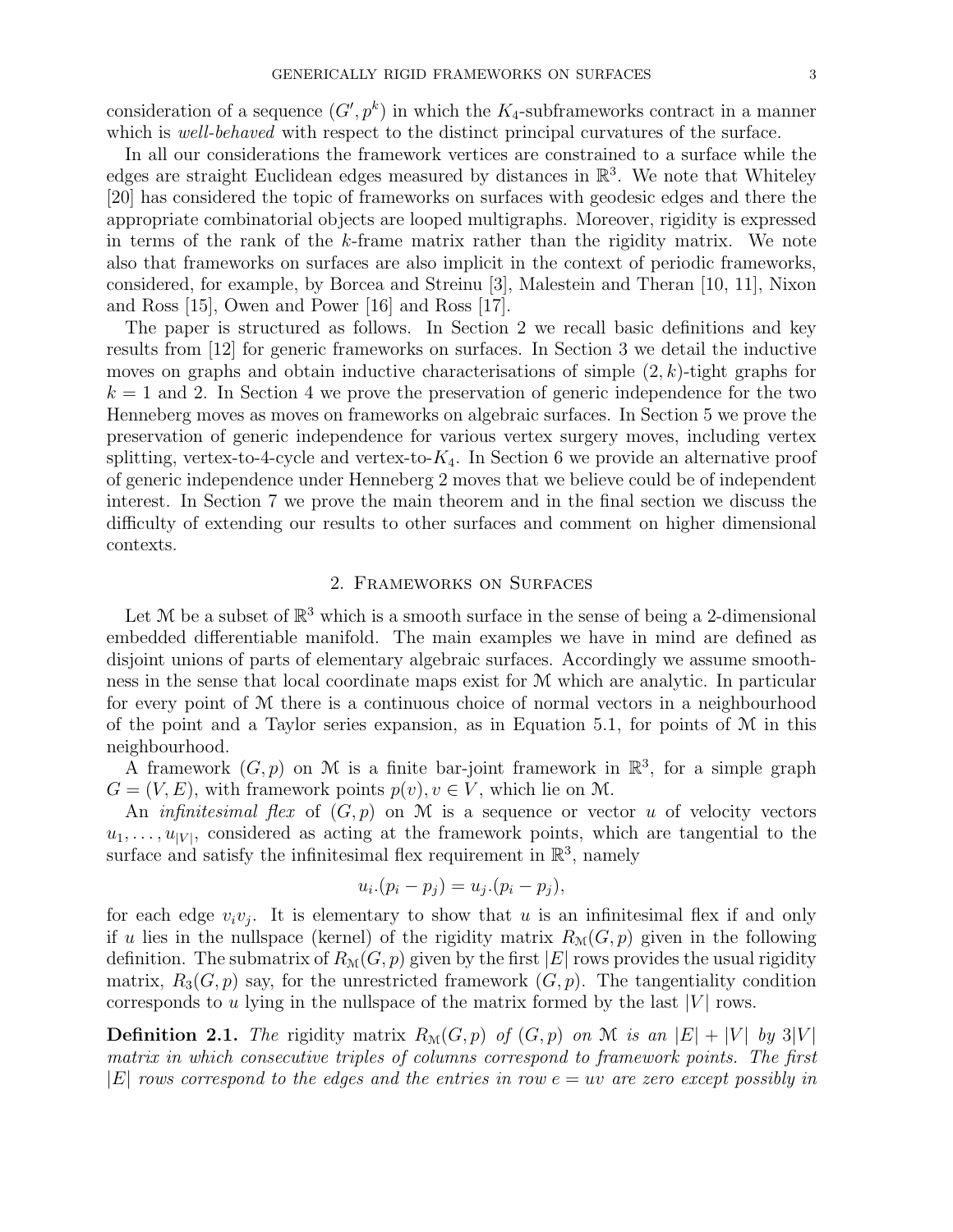the column triples for  $p(u)$  and  $p(v)$ , where the entries are the coordinates of  $p(u) - p(v)$ and  $p(v) - p(u)$  respectively. The final |V| rows correspond to the vertices and the entries in the row for vertex  $v$  are zero except in the columns for  $v$  where the entries are the coordinates of a normal vector  $N(p(v))$  to M at  $p(v)$ .

The case of a surface M which is a subset of the nonsingular points of a polynomial equation  $m(x, y, z) = 0$  is of particular interest, especially when  $m(x, y, z)$  is irreducible over some coefficient field. In what follows we confine attention to the rational field and refer to such surfaces simply as *irreducible surfaces*. In this case we may take the derivative of  $m(x, y, z)$  at  $p(v)$  for the choice of normal  $N(p(v))$ . Furthermore, the rigidity matrix arises from the derivative of the augmented edge-function  $f_G$ , with

$$
2R_{\mathcal{M}}(G, p) = (D\tilde{f}_G)(p),
$$
  
where  $\tilde{f}_G : \mathbb{R}^{3|V|} \to \mathbb{R}^{|E|+|V|}$  is given by  $\tilde{f}_G(q) = (f_G(q), m(q_1), \dots, m(q_{|V|}))$  with  $f_G(q) = (\|q_i - q_j\|^2)_{v_i v_j \in E}$ 

the usual edge function for G associated with framework realisations in  $\mathbb{R}^{3n}$ , where ||.|| is the usual Euclidean norm.

As is well-known, for  $n \geq 4$  a complete graph framework  $(K_n, p)$  in  $\mathbb{R}^3$ , not lying in a hyperplane, has a 6-dimensional vector space of infinitesimal flexes, a basis for which may be provided by a set of linearly independent infinitesimal flexes associated with translations and rotations. When the vertices of  $(K_n, p)$  are constrained to a surface M then the dimension is reduced to dim ker  $R_{\mathcal{M}}(K_n, p) = k$  where  $k = 3, 2, 1$  or 0.

We now define smooth surfaces of type k for  $k = 3, 2, 1, 0$ . The type number reflects the number of independent infinitesimal motions of a typical framework on M that arise from isometries of  $\mathbb{R}^3$  that act tangentially at every point on M (not just the framework joints). For the sphere, cylinder and cone the types are 3, 2 and 1 respectively, while the ellipsoid, defined by  $x^2 + 2y^2 + 3z^2 = 1$ , has type 0.

**Definition 2.2.** A surface  $M$  is said to be of type k, or to have freedom number k, if  $\dim \ker R_{\mathcal{M}}(K_n, p) \geq k$  for all complete graph frameworks  $(K_n, p)$  on M and k is the largest such number.

Apart from the type 3 surfaces, which arise from concentric spheres or parallel planes, a typical  $K_4$  framework on a surface  $M$  has a two-dimensional space of infinitesimal flexes. This follows on consideration of the 10 by 12 rigidity matrix. For  $K_3$  and  $K_2$  frameworks the space is three-dimensional and includes rotational flexes not derivable from (tangentially acting) isometries. For the cylinder the flexes of  $K_4$  frameworks are all associated with isometries whereas on the cone (resp. ellipsoid) there is a one-dimensional (resp. zero-dimensional) subspace determined by tangential isometries.

**Definition 2.3.** Let M be a smooth surface and  $p = (p_1, \ldots, p_n)$  a vector of points on M. Then the framework  $(G, p)$  on M is said to be infinitesimally rigid if every infinitesimal flex of  $(G, p)$  on M corresponds to a rigid motion flex of M.

A framework  $(G, p)$  on M is *independent* if  $R_{\mathcal{M}}(G, p)$  has linearly independent rows and is minimally infinitesimally rigid on  $M$ , or isostatic on  $M$  if it is independent and infinitesimally rigid on M.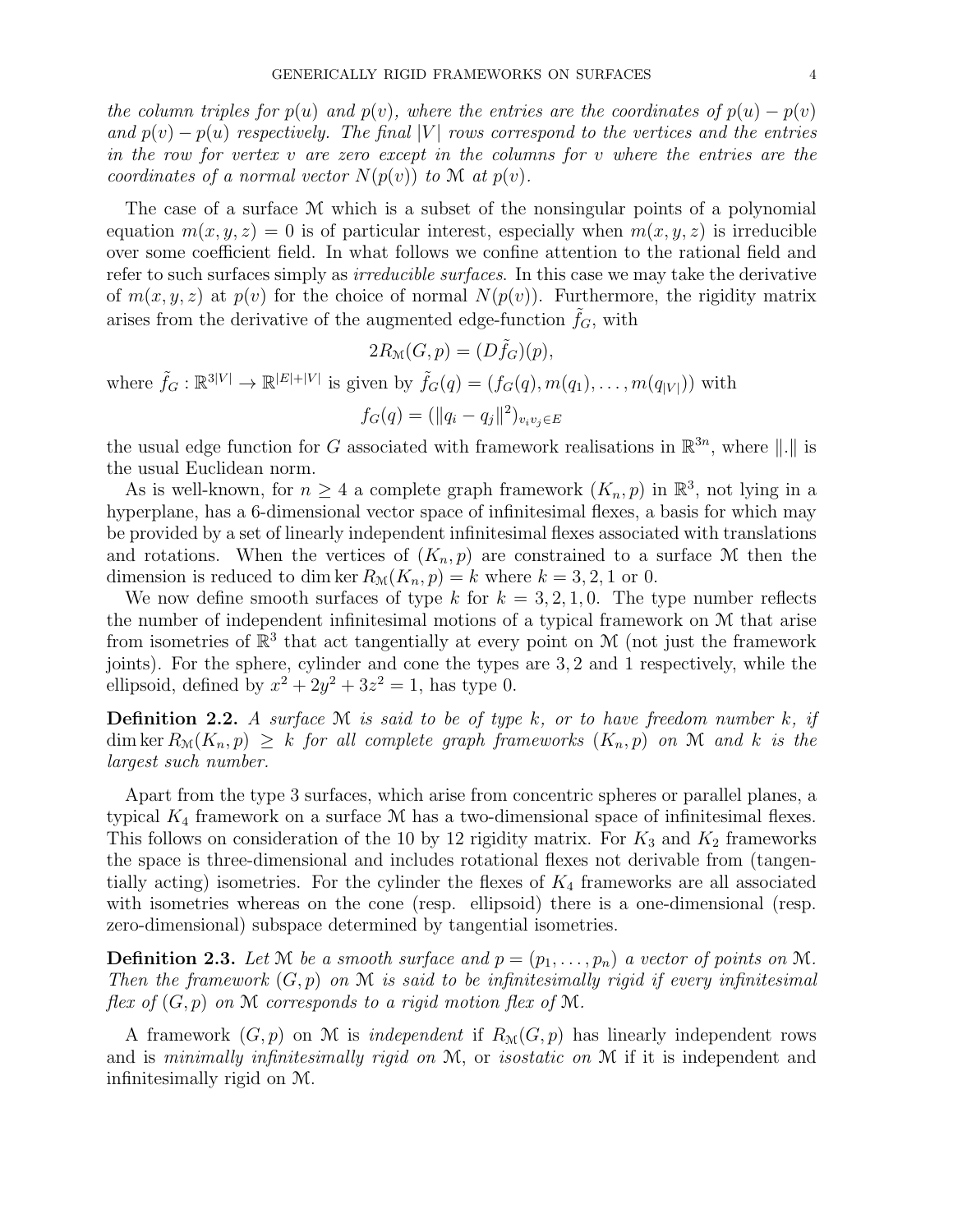From the point of view of the infinitesimal rigidity it is only the nature of  $\mathcal{M}^{|V|}$  in a neighbourhood of  $p$  which is of significance. On the other hand for irreducible surfaces one can establish generic properties for the pair  $G, \mathcal{M}$  as we shall see.

Following Asimow and Roth we say that a framework  $(G, p)$  on M is regular if the rank of  $R_{\mathcal{M}}(G,q)$  takes its maximum value throughout a neighbourhood of p in  $\mathcal{M}^{|V|}$ . In the case that M is an algebraic surface determined by an irreducible polynomial  $m(x, y, z)$ over  $\mathbb Q$ , the framework  $(G, p)$  is said to be *generic* on M if an algebraic dependency  $h({x_i}, {y_i}, {z_i}) = 0$  holds between the coordinates  $x_i, y_i, z_i$  of all the points  $p_i$  only when the polynomial  $h({X_i}, {Y_i}, {Z_i})$  lies in the ideal generated by the polynomials  $m(X_i, Y_i, Z_i), 1 \leq i \leq |V|$ . It is a standard exercise to show that such generic frameworks are regular.

Note that in contrast to type 3 and 2 there are diverse classical surfaces of type 1, including spheroids, with isometry group  $S<sup>1</sup>$ , elliptical cylinders and other noncircular cylinders, with translational isometry group  $\mathbb{R}^1$ , and circular hyperboloids and other diverse surfaces with glide-rotation isometry group  $\mathbb{R}^1$ .

**Definition 2.4.** A simple graph  $G$  is independent for the irreducible surface  $M$  if every qeneric framework  $(G, p)$  on  $M$  is independent.

In particular,  $K_4$  is dependent for the sphere but independent for the cylinder. On the other hand  $K_5 \backslash e$  is dependent for the cylinder but independent for the cone. Note that  $K_n \geq$  denotes the unique graph formed by deleting any single edge from  $K_n$ .

The determination of combinatorial conditions for the generic independence of classes of frameworks is one of the fundamental problems in constraint system rigidity theory. See for example Whiteley [21, 22] and Jackson and Jordan [7]. Our main result can be viewed in this spirit. Also we note that there is the following matroidal interpretation of our main result. Let  $\mathcal{L}(K_n, \mathcal{M})$  be the linear matroid for the rigidity matrix  $R_{\mathcal{M}}(K_n, p)$ associated with a generic  $n$ -tuple and the irreducible surface  $M$ . Then by Theorem 1.1 the bases of  $\mathcal{L}(K_n, \mathcal{M})$  correspond to sets of rows determined by the  $(2, 1)$ -tight subgraphs.

The notions of continuous rigidity and minimal continuous rigidity are also naturally defined in the surface setting and the following equivalence is an analogue of a theorem of Gluck [5].

**Theorem 2.5.** [12] A generic framework  $(G, p)$  on an algebraic surface M is infinitesimally rigid if and only if it is continuously rigid on M.

In this paper the infinitesimal rigidity perspective will be more direct and we make use of the following two results from [12], namely a version of the Maxwell counting condition and an isostatic characterisation in the spirit of Asimow and Roth [1].

**Theorem 2.6.** [12] Let  $(G, p)$  be an isostatic generic framework on the algebraic surface M of type  $k, 0 \le k \le 3$ , with G not equal to  $K_1, K_2, K_3$  or  $K_4$ . Then  $|E| = 2|V| - k$  and for every subgraph H of G with at least one edge,  $|E(H)| \leq 2|V(H)| - k$ .

**Theorem 2.7.** [12] Let  $(G, p)$  be a generic framework on a surface M of type k. Then  $(G, p)$  is isostatic on M if and only if

- (1) rank  $R_{\mathcal{M}}(G, p) = 3|V| k$  and
- (2)  $2|V| |E| = k$ .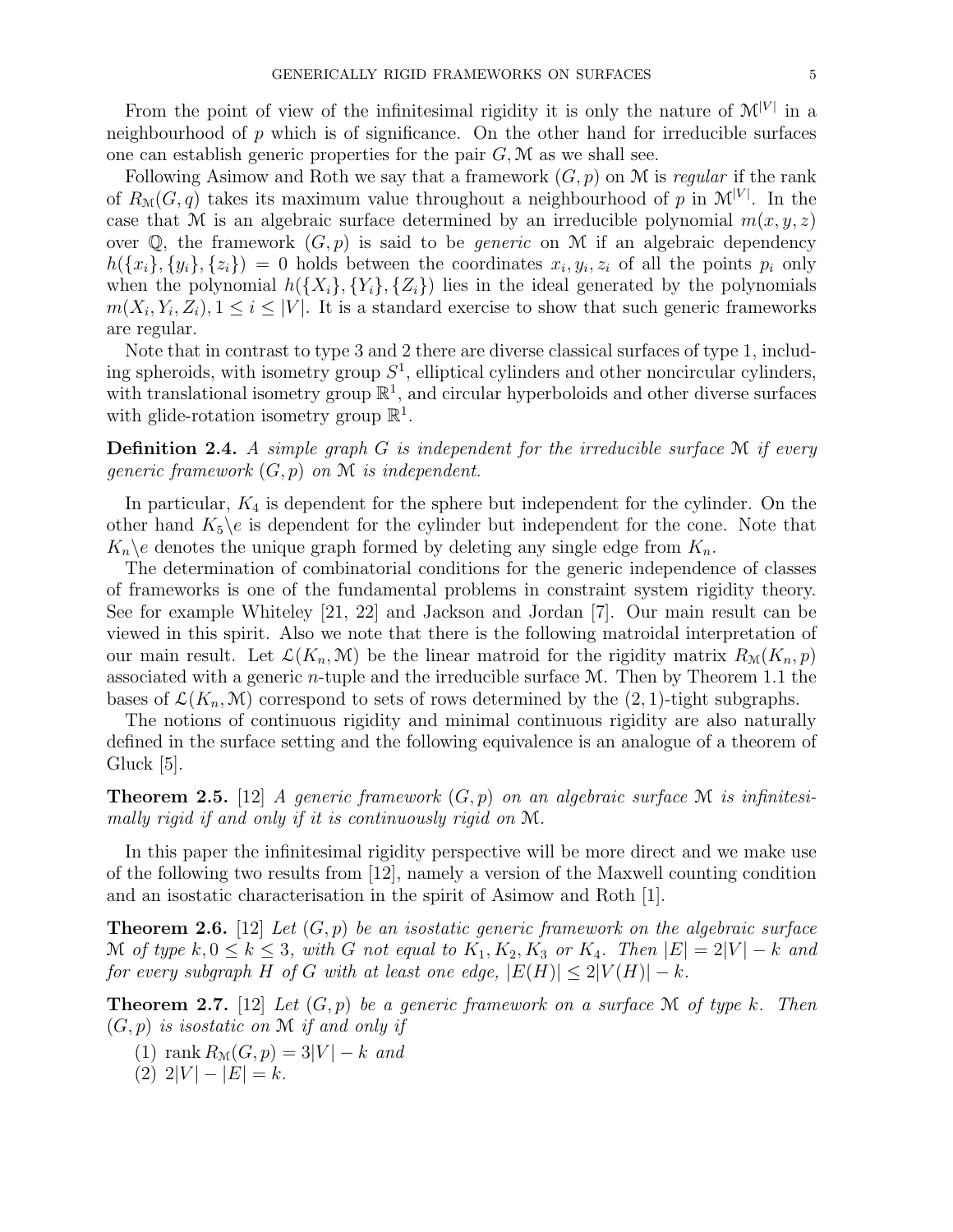The classes of graphs in Theorem 2.6 are the simple graphs that are  $(2, k)$ -tight, with  $k = 0, 1, 2, 3$ , in the following sense.

**Definition 2.8.** A graph  $G = (V, E)$  is  $(2, k)$ -sparse if for all subgraphs H, with at least one edge, the inequalities  $|E(H)| \leq 2|V(H)| - k$  hold. Moreover G is  $(2, k)$ -tight if G is  $(2, k)$ -sparse and  $|E| = 2|V| - k$ .

The inductive characterisations of these classes of simple graphs for  $k = 3, 2$  and 1 form a key part of our approach to proving the sufficiency of the necessary counting conditions for generic infinitesimal rigidity. We describe the various construction moves in the next section.

**Theorem 2.9** (Henneberg [6] and Laman [9]). A simple graph G is  $(2, 3)$ -tight if and only if it can be generated from  $K_2$  by Henneberg 1 and 2 moves.

This characterisation plays a role in the following extension of Laman's theorem.

**Theorem 2.10.** [12] Let  $G = (V, E)$ , let M be a union of parallel planes or a union of concentric spheres and let p be generic on M. Then  $(G, p)$  is isostatic on M if and only if G is  $K_1, K_2$  or  $(2, 3)$ -tight.

**Theorem 2.11.** [12, 13] For a simple graph  $G$  the following are equivalent:

- $(1)$  G is  $(2, 2)$ -tight,
- (2) G can be generated from  $K_1$  by Henneberg 1, Henneberg 2 and graph extension moves,
- (3) G can be generated from  $K_1$  by Henneberg 1, Henneberg 2, vertex-to- $K_4$  and vertex splitting moves.

**Theorem 2.12.** [12] Let  $G = (V, E)$ , let M be a cylinder or a union of concentric cylinders and let p be generic on M. Then  $(G, p)$  is isostatic on M if and only if G is  $K_1, K_2, K_3$ or is  $(2, 2)$ -tight.

We observe that this theorem can also be proven, using the methods of this paper, by applying the equivalence of (1) and (3) in Theorem 2.11 or by applying Theorem 3.1.

We also note the following alternative characterisation of  $(2, 1)$ -tight simple graphs to that which is given in Theorem 1.2. This will not be needed for the proofs in this paper but we note that at the expense of introducing the new base graph  $K_4 \sqcup K_4$  one may replace the vertex-to-4-cycle move by the more localised vertex splitting move.  $(K_4 \sqcup K_4$ consists of two copies of  $K_4$  sharing exactly one edge.)

**Theorem 2.13.** [13] A simple graph G is  $(2, 1)$ -tight if and only if it can be generated from  $K_5 \e \text{ or } K_4 \sqcup K_4$  by Henneberg 1, Henneberg 2, vertex-to- $K_4$ , vertex splitting and edge joining moves.

## 3. SIMPLE  $(2, 1)$ -TIGHT GRAPHS

In this section we prove Theorem 1.2 and in Theorem 3.1 we obtain an analogous characterisation of  $(2, 2)$ -tight simple graphs. We remark that the insistence on simplicity of the graph makes the construction problematic. Indeed if we permit loops and parallel edges then a general construction theorem of Fekete and Szeg $6 \vert 4$  applies. In the case of (2, 1)-tight graphs it ensures that the only operations required are Henneberg 1 and 2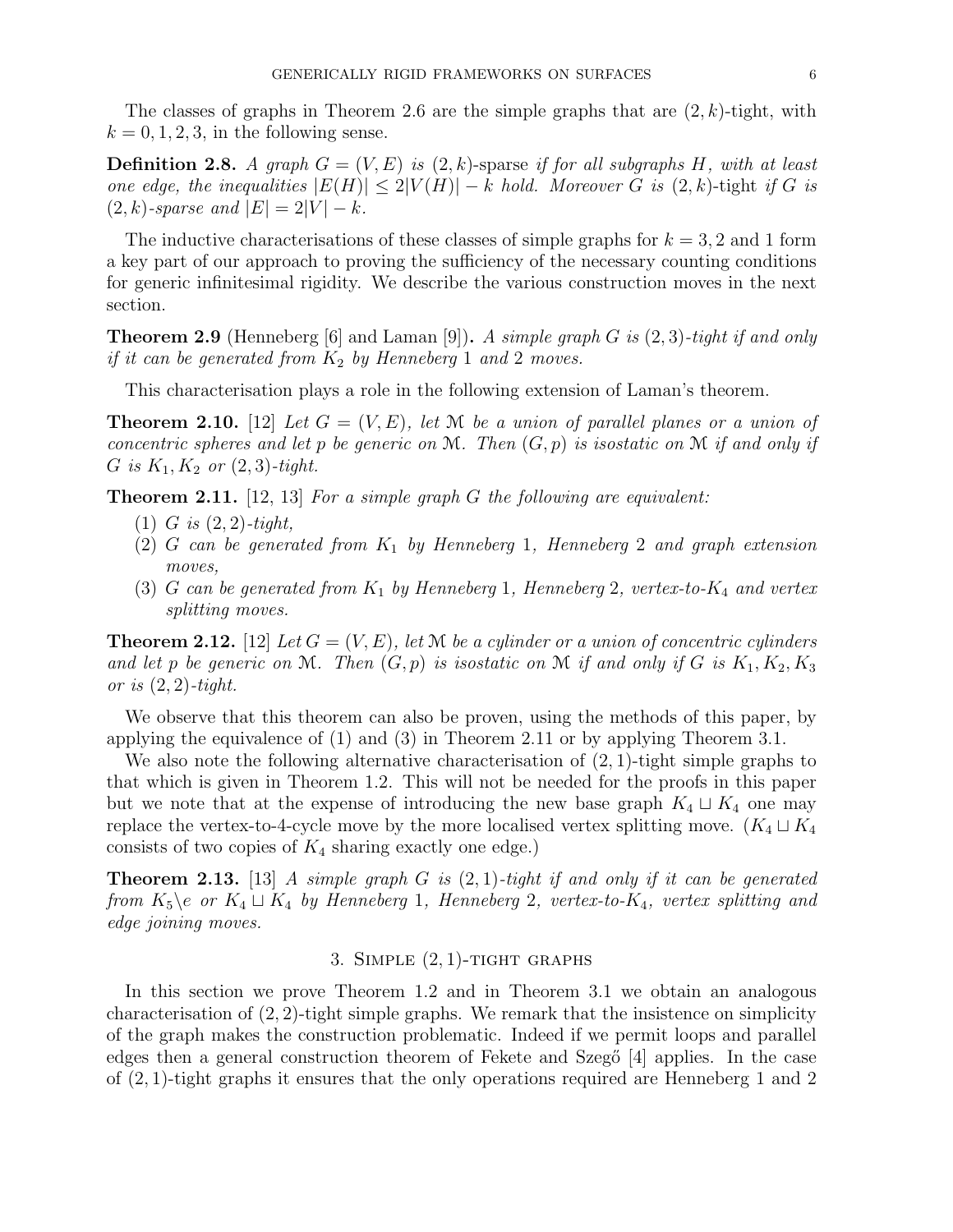type operations. Fekete and Szegő's result extended work of Tay on  $(k, k)$ -tight graphs for the characterisation of the generic rigidity of body-bar frameworks in arbitrary dimension [18].

The inductive characterisation of  $(2, 3)$ -tight graphs of Henneberg and Laman starts with the elementary counting observation that for  $k \geq 1$  the average degree in a  $(2, k)$ tight graph is less than 4, while there can be no vertices of degree less than 2. Thus degree 2 or degree 3 vertices exist. Henneberg introduced the following two operations on graphs which maintain the sparsity count, increase the vertex count by 1, and add a new vertex of degree 2 or degree 3 respectively. See also the discussions in [9, 14, 19].

The Henneberg 1 move augments a graph  $G$  by adding a vertex  $v$  of degree 2 and two edges  $vv_1, vv_2$  from it to distinct neighbours  $v_1, v_2$  in G.

The Henneberg 2 move removes an edge  $v_1v_2$  from a graph and adds a vertex v of degree 3 with distinct neighbours  $v_1, v_2, v_3$  for some vertex  $v_3$ . This is also referred to as edge splitting or 1-extension in the literature.



FIGURE 1. The Henneberg 2 move.

Laman proved that every  $(2, 3)$ -tight graph can be generated recursively from  $K_2$  by a sequence of these operations. The key step is to show that an inverse Henneberg 2 operation is possible on a degree 3 vertex  $v$ , by virtue of the fact that at least one of the three choices for the new edge  $(v_1v_2, v_2v_3 \text{ or } v_3v_1)$  can be made without violating any subgraph count.

On the other hand, for a (2, 2)-tight graph it is easy to see that degree 3 vertices may be contained within subgraphs isomorphic to  $K_4$  and so admit no inverse Henneberg 2 move. Indeed there are countably many (2, 2)-tight graphs for which every vertex of degree less than 4 is contained in a copy of  $K_4$ . In view of this obstruction, in [12, 13] we considered additional graph moves preserving (2, 2)-tightness, including those indicated in Figure 2 and Figure 3. These are the vertex-to- $K_4$  move and the vertex splitting move.

The vertex-to- $K_4$  move substitutes a copy of  $K_4$  in place of a vertex v, with an arbitrary replacement of edges xv by edges xw with w in  $V(K_4)$ . The inverse operation, contracting a copy of  $K_4$  to a single vertex will be called the  $K_4$ -to-vertex move.

The vertex splitting operation removes an edge uv and vertex v and inserts a copy of  $K_3$ on vertices  $u, v_1, v_2$  and assigns all edges xv into either an edge  $xv_1$  or an edge  $xv_2$ . That is, let  $G = (V, E)$ , let  $V^* := V \setminus v$ , let  $E^* := E(G[V^*])$  and let  $E' := \{xy \in E : y = v\}.$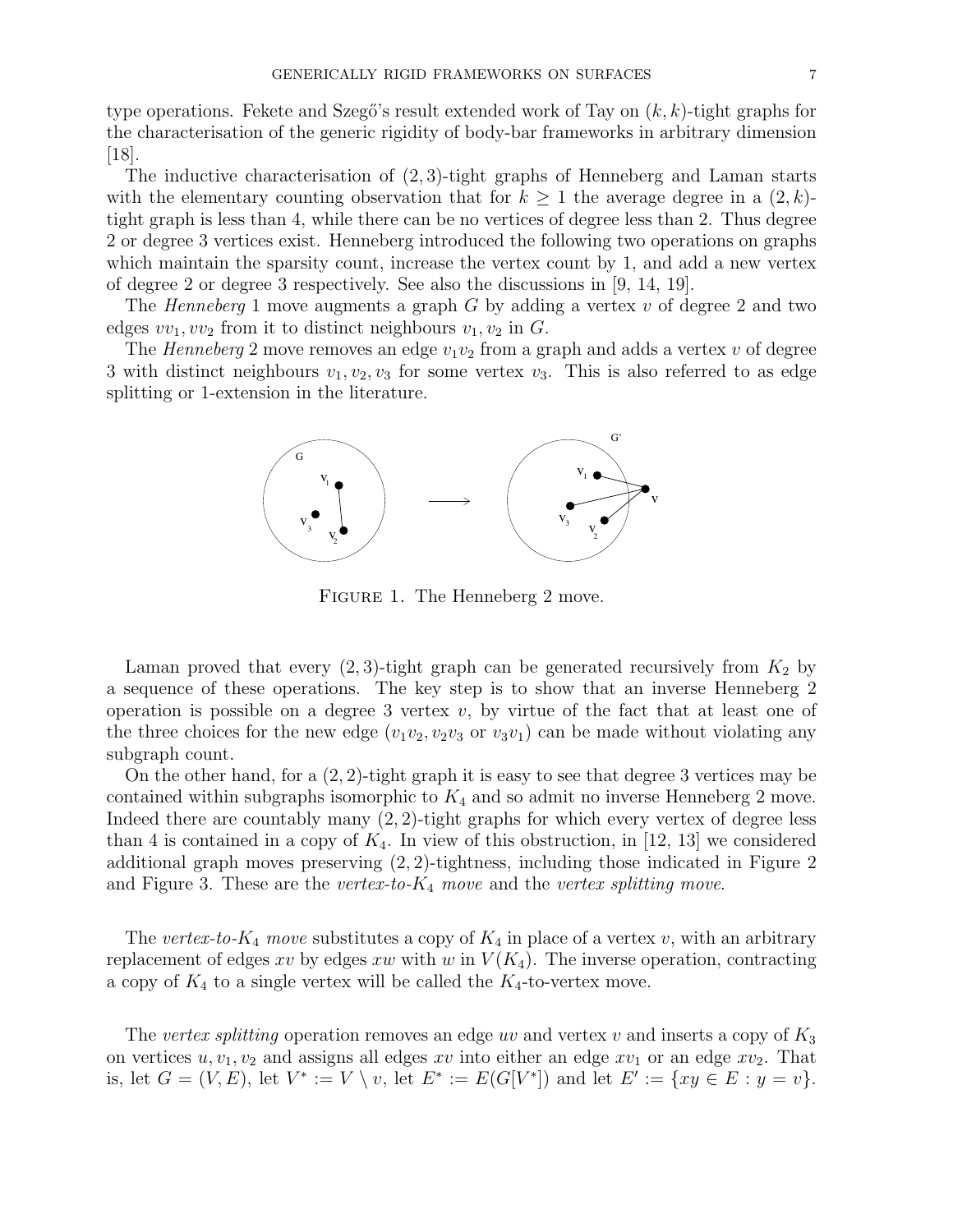

FIGURE 2. The vertex-to- $K_4$  move.



FIGURE 3. The vertex splitting move.

Thus  $G = (V, E) = (V^* + v, E^* + E' + uv)$  and if G' is the result of a vertex split on the edge uv then  $G' = (V', E') = (V^* + \{v_1, v_2\}, E^* + E'_1 + E'_2 + \{uv_1, uv_2, v_1v_2\})$  where  $E'_i := \{ xy \in E' : x = v_i \}$  is an arbitrary partition of E'. We refer to the inverse move as an edge contraction.

We remark that the vertex-to- $K_4$  move is a special case of the more elaborate graph extension move employed in [14]. We also remark that the vertex splitting move is not needed for the proof of our main theorem.

Finally, an *edge-joining* move [13] combines two graphs  $G$ ,  $H$  to form a new graph with the vertices and edges of these graphs together with an additional connecting edge  $e = gh$ with q in  $G$  and  $h$  in  $H$ .

The vertex-to-4-cycle move is a certain vertex splitting operation, as in Figure 4. The vertex  $v_1$  is split to two vertices  $v_1$  and  $v_0$  and the edges  $v_1v_2$  and  $v_1v_3$  are duplicated as  $v_0v_2$  and  $v_0v_3$ . Other edges of the form  $vv_1$  are either left or are replaced by  $vv_0$ . The move preserves  $(2, k)$ -tightness and after the vertex split there will be no edge pair  $wv_1, wv_0$  with  $w \neq v_2, v_3$  and no edge  $v_0v_1$ .



FIGURE 4. The vertex-to-4-cycle move.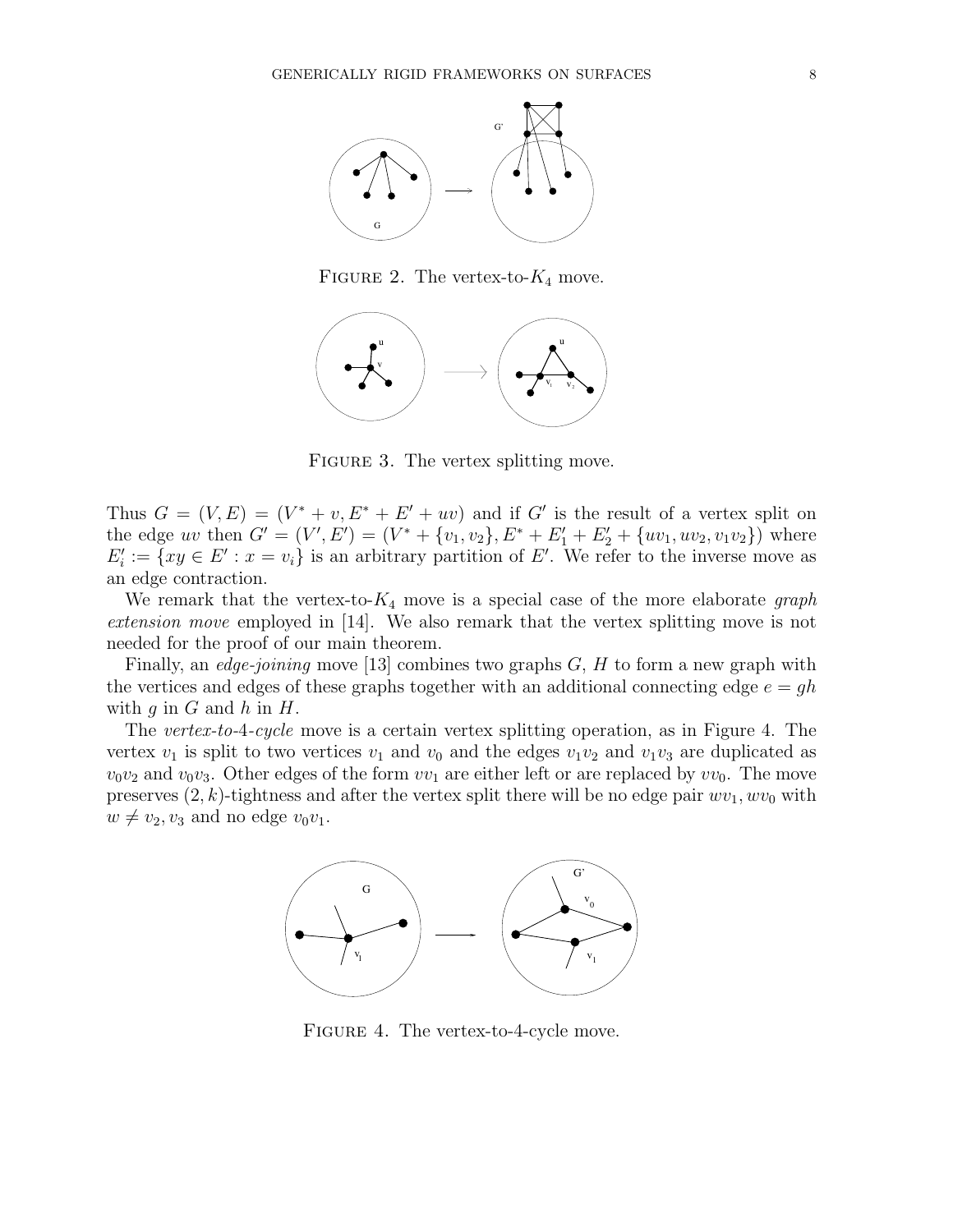The inverse of such a move on a simple  $(2, 1)$ -tight graph will be referred to as a 4-cycle contraction.

For each of our moves we use the term *admissible*, if whenever G is simple and  $(2, k)$ tight, the result of the move is also simple and  $(2, k)$ -tight. It is evident that inverse Henneberg 1 moves and, when  $k = 1$ , inverse edge joining moves are always admissible. For each of the other moves it is easy to observe examples when the inverse moves are non-admissible.

We now prove Theorem 1.2.

*Proof of Theorem 1.2.* A basic incidence degree counting argument shows that if G is (2, 1)-tight with no possible inverse Henneberg 1 moves then there are at least two degree 3 vertices. In fact these vertices must be in copies of  $K_4$  graphs. If not then there is a potential inverse Henneberg 2 move and a counting argument shows that these inverse moves are admissible. (This counting argument is given explicitly in [13, Lemma 3.1].)

Suppose now that one of these  $K_4$  graphs does not have an admissible contraction to a vertex. Then there is a vertex w outside this  $K_4$  with two edges to distinct vertices  $a, b$ in this  $K_4$ , neither of which is of degree 3 in G. Thus there is a 4-cycle including  $w, a, b$ and a degree 3 vertex v of the  $K_4$  graph. The edge vw is absent from G and so there is a potential inverse 4-cycle contraction, with  $v \to w$ , as long as the edge wc is absent, where  $c$  is the fourth  $K_4$  vertex, since the move creates this edge.

Suppose first that wc is absent. We claim that the 4-cycle contraction is admissible.

To check this we need only consider the count change for subgraphs  $Y$  of  $G$ , with  $f(Y) = 2|V(Y)| - |E(Y)| = 1$ , which include w and c (and so receive wc) but not v (since otherwise the count change is zero). There are three cases:

(i) a and b are in Y. However, adding v and 3 edges would create  $Y^+$  with  $f(Y^+) = 0$ , so Y cannot have  $f(Y) = 1$ .

(ii) a and b are not in Y. However, adding a and b and their 5 edges  $aw, ac, bc, bw, ab$ to Y creates  $Y^+$  with  $f(Y^+) = 0$ .

(iii) Just b (or a) is in Y. However, adding a and the 3 edges  $ac, aw, ab$  creates  $Y^+$  with  $f(Y^+) = 0.$ 

Thus this 4-cycle contraction is admissible.

Suppose now that the edge wc is present. Then G contains a copy of  $K_5\$ e supported by the vertices  $v, w, a, b, c$ . Moreover assume that this is true for every degree 3 vertex, that is, there is no admissible inverse Henneberg 2, admissible  $K_4$ -to-vertex or admissible 4-cycle contraction. We show that if G is not isomorphic to  $K_5\$ e then there is an inverse edge-joining move. This completes the proof of the theorem.

We argue as in Lemma 4.10 of [13]. Let  $Y = \{Y_1, \ldots, Y_n\}$  be the subgraphs which are copies of  $K_5\backslash e$ . They are necessarily vertex disjoint since  $f(Y_i \cup Y_j) = 2 - f(Y_i \cap Y_j)$  and every proper subgraph X of  $K_5\backslash e$  has  $f(X) \geq 2$ . Let  $V_0$  and  $E_0$  be the sets of edges in G which are in none of the  $Y_i$ . Then

$$
f(G) = \sum_{i=1}^{n} f(Y_i) + 2|V_0| - |E_0|
$$

so  $|E_0| = 2|V_0| + n - 1$ . Since every vertex of degree less than 4 is contained in some  $Y_i$ , each vertex in  $V_0$  is incident to at least 4 edges. If every  $Y_i$  is incident to at least 2 edges in  $E_0$  then there are at least  $4|V_0| + 2n$  edge/vertex incidences in  $E_0$ . This implies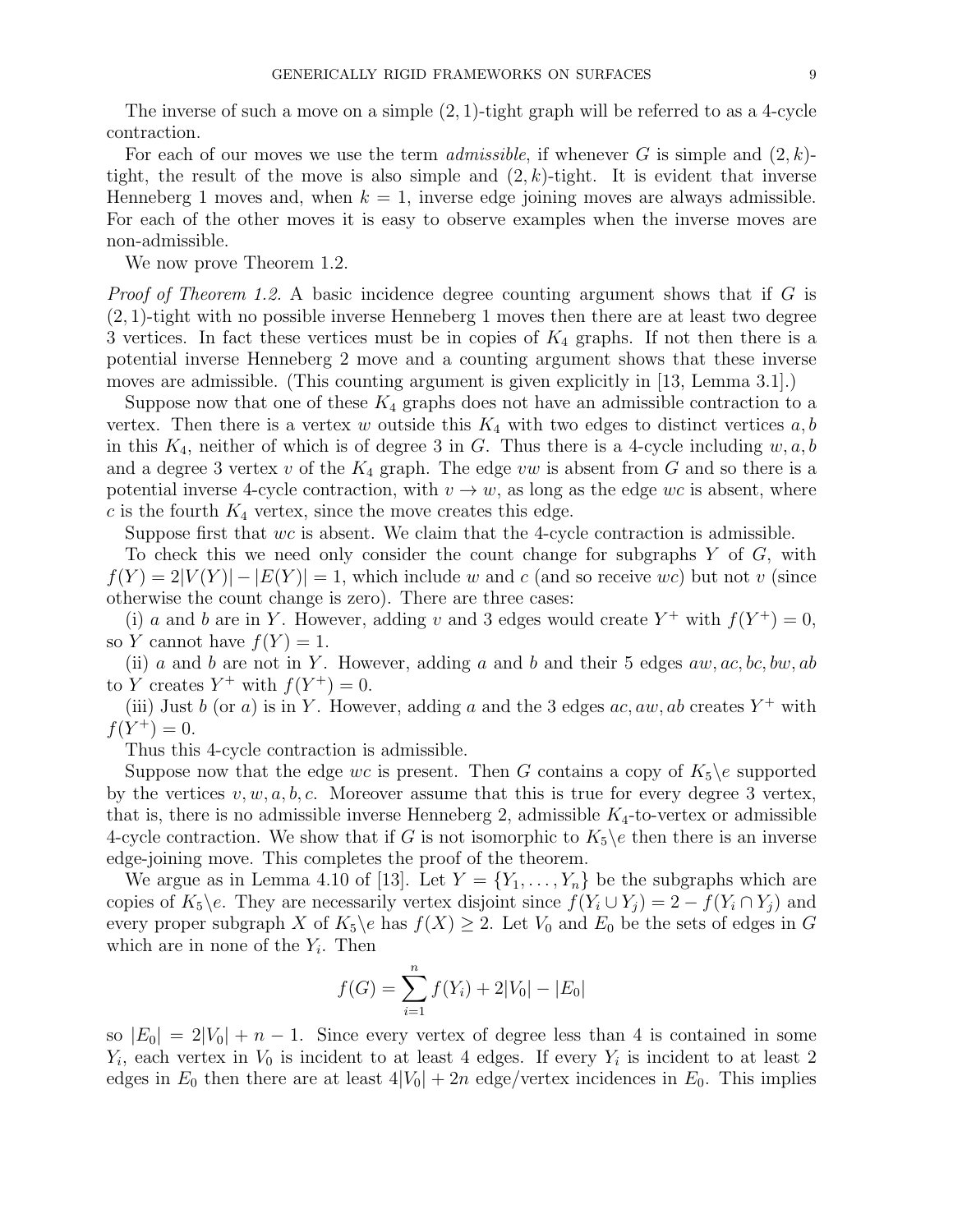$|E_0| \geq 2|V_0| + n$ , a contradiction. Thus either there is a copy  $Y_i$  with no incidences, which would imply  $G = Y_i$ , since G is connected, contrary to our assumption, or there is a copy with one incidence. In this case there is an inverse edge joining move, as desired.  $\square$ 

As mentioned in the introduction, a simpler version of the same proof scheme gives a construction for (2, 2)-tight graphs as follows.

**Theorem 3.1.** A simple graph G is  $(2, 2)$ -tight if and only if it can be obtained from  $K_1$ by the sequential application of moves of 4 types, namely the Henneberg 1 and 2 moves, the vertex-to- $K_4$  move and the vertex-to-4-cycle move.

*Proof.* Suppose that G is simple and  $(2, 2)$ -tight with at least one edge. Then, by simple counting, there exist vertices of degree 2 or 3. As in the last proof, if there are no inverse Henneberg moves then it follows that the minimum degree is 3 and any such vertex  $v$  must lie in a copy of  $K_4$ . As above if there is no admissible contraction on this  $K_4$  then there is a vertex w adjacent to two vertices  $a, b$  in that copy of  $K_4$ . Since G is  $(2, 2)$ -sparse there is no edge wc, with c the final  $K_4$  vertex, and hence, the argument above, shows there is an admissible 4-cycle contraction move.

### 4. Henneberg moves on frameworks on surfaces

The role played by the Henneberg moves in rigidity theory is extensive and well studied (see for example [2, 6, 7, 9, 18, 22]) and we now consider such moves on frameworks on surfaces. The case of the Henneberg 1 move is elementary. Recall that an isostatic framework is one which is independent and infinitesimally rigid.

**Lemma 4.1.** Let  $(G, p)$  be a generic framework on an algebraic surface M, let G' be a graph obtained from G by a Henneberg 1 move with new vertex v, and let  $p' = (p, p_v)$  be generic. Then  $(G, p)$  is isostatic on M if and only if  $(G', p')$  is isostatic on M.

*Proof.* The rigidity matrix  $R_{\mathcal{M}}(G', p')$  contains 3 new rows and 3 new columns and those columns are zero everywhere in the  $|E| + |V|$  rows for G. Reorder the rows and columns so that the first three rows and columns are the new ones. By the generic location of  $p_v$ and the block upper triangular structure the first three rows are independent of the rest. Thus there is a row dependency in  $R_{\mathcal{M}}(G', p')$  if and only if there is a row dependency in  $R_{\mathcal{M}}(G, p).$ 

The preservation of independence and isostaticity under the Henneberg 2 move is considerably more subtle. To see an aspect of this let  $(G, p)$  be generic on M, where M is the cylinder surface  $x^2 + y^2 = 1$  in  $\mathbb{R}^3$ . Examining the form of  $R_\mathcal{M}(G, p)$ , it is evident that the addition of a degree 0 vertex increases the rank by 1. Elementary linear algebra also shows that the addition of a degree 1 framework point  $(x_1, y_1, z_1)$  incident to a point  $(x, y, z)$  increases the rank by 2 if and only if  $(x_1, y_1, z_1)$  is not equal to  $(x, y, z)$ or  $(-x, -y, z)$ . More surprisingly, similar considerations show that there are only four possible points where the rank does not fully increase for a new degree 2 vertex. This is contrary to the situation in the plane where any point on a line through the existing edge will create a copy of  $K_3$  whose rows give a minimal linear dependency. In view of this, adapting a typical Henneberg 2 argument for rigidity preservation would require placing the new degree 3 vertex at one of a finite number of points. However, the dependencies created by each of these points are not amenable to such an argument.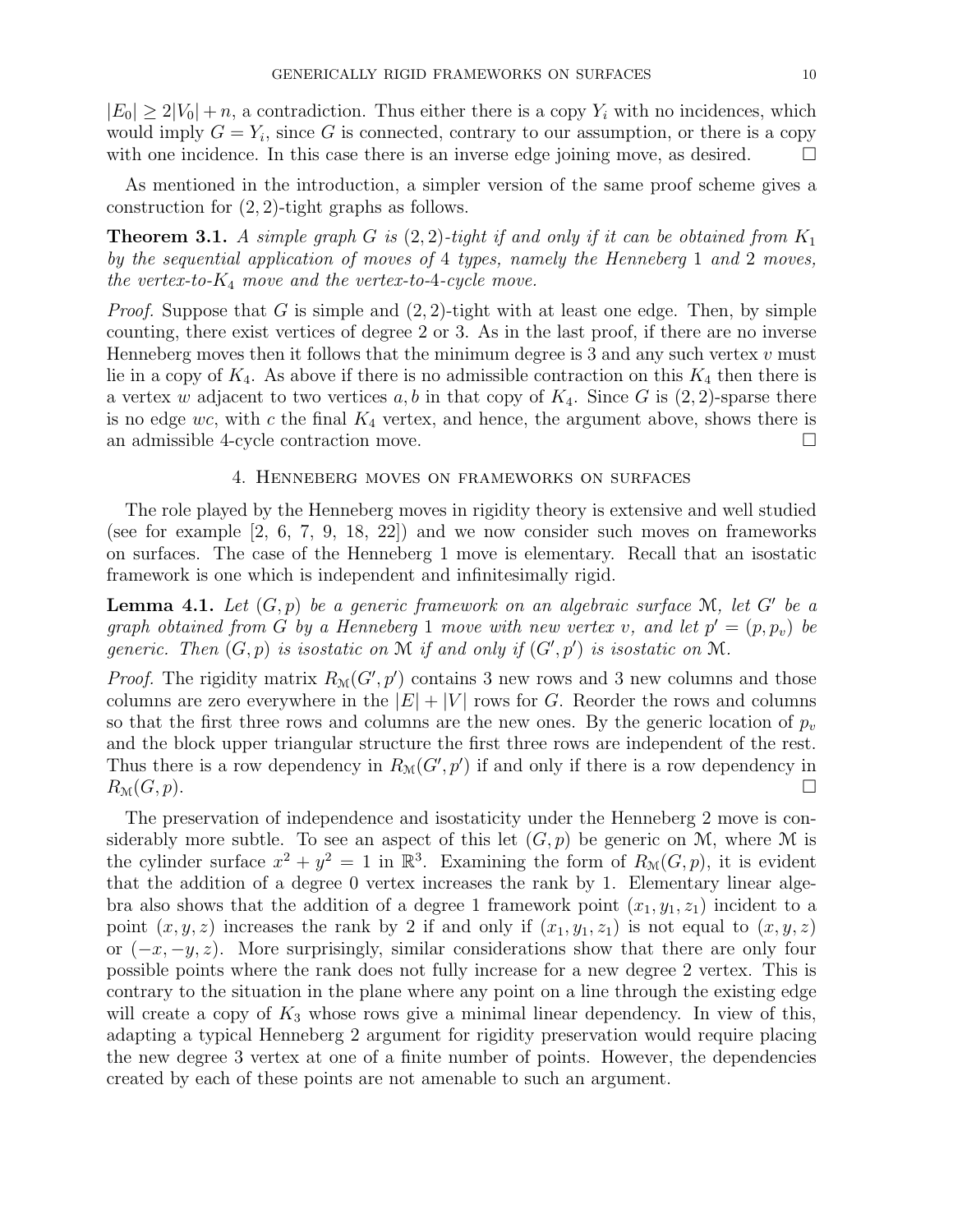Such difficulties motivated us in [12, Section 4], to show that continuous rigidity was preserved. The proof there makes particular use of the two trivial motions of the cylinder and it is not clear how one might generalise this method to surfaces with fewer trivial motions. Our first new approach below is based on the convergence of specialised frameworks. A direct algebraic proof is given in Section 6.

The following notation and observations will be useful.

Let  $\mathcal{T}_{q_i}$  denote the tangent space for the point  $q_i$  on the surface M and for a framework vector  $q = (q_1, q_2, ..., q_n)$  let

$$
\mathcal{T}_q = \mathcal{T}_{q_1} \oplus \mathcal{T}_{q_2} \oplus \cdots \oplus \mathcal{T}_{q_n} \subseteq \mathbb{R}^3 \oplus \cdots \oplus \mathbb{R}^3 = \mathbb{R}^{3n}
$$

denote the joint tangent space. This is the space of infinitesimal velocities of any framework with framework vector  $q$ . With the usual Euclidean structure we have orthogonal projections

$$
P_q: \mathbb{R}^{3n} \to \mathfrak{T}_q, \ F_q: \mathbb{R}^{3n} \to \mathfrak{F}(G, q), \ Q_q: \mathbb{R}^{3n} \to \mathfrak{R}_q,
$$

where  $\mathcal{F}(G, q)$  is the vector space of infinitesimal flexes of the framework  $(G, q)$  and where  $\mathcal{R}_q$  is the subspace of  $\mathcal{T}_q$  consisting of rigid motion infinitesimal flexes. We have  $\mathcal{R}_q$  = ker  $R_{\mathcal{M}}(K_n, q)$  for  $n \geq 6 - k$ , where k is the type of M. Since M is smooth the function  $q \rightarrow P_q$  is continuous in a neighbourhood of p. This also holds in the case of a *degenerate* framework vector p, in the sense that some or all of the vectors  $p_i$  may agree. Similarly, if the spaces  $\mathcal{R}_q$  have dimension k throughout a neighbourhood of a (possibly degenerate) framework vector p then the function  $q \to Q_q$  is continuous, as long as the degeneracy includes three non-collinear points. In general the function  $q \to \mathcal{F}(G, q)$  is lower semicontinuous.

**Lemma 4.2.** Let G be a simple graph, let G' be derived from G by a Henneberg 2 move and let  $\mathcal M$  be an irreducible surface. If G is minimally infinitesimally rigid on  $\mathcal M$  then  $G'$ is minimally infinitesimally rigid on M.

*Proof.* Let  $(G, p)$  be generic on M with  $p = (p_1, \ldots, p_n)$  and let  $p' = (p_0, p)$  where  $(G', p')$ is generic on M. We let  $v_1v_2$  denote the edge involved in the Henneberg move and write  $v_0$ for the new vertex. Suppose that  $(G', p')$  is not infinitesimally rigid on M. Then it follows that every specialised framework on  $M$  with graph  $G'$  is infinitesimally flexible. Figure 5 indicates a sequence of specialisations  $(G', p^k)$  in which only the  $p_0$  framework point is specialised to a point  $p_0^k$ . Also  $p_0^k$  tends to  $p_2$  in the direction a where a is a tangent vector at  $p_2$  which is orthogonal to a tangent vector b at  $p_2$  where b is orthogonal to  $p_2 - p_1$ . More precisely, the normalised vector  $(p_2^k - p_0) / ||p_2^k - p_0||$  converges to a, as  $k \to \infty$ . Each of the frameworks  $(G', p^k)$  has a unit norm flex  $u^k$  which is orthogonal to the space of rigid motion infinitesimal flexes of its framework. By the Bolzano-Weierstrass theorem there is a subsequence of the sequence  $u^k$  which converges to a vector,  $u^{\infty}$  say, of unit norm. Discarding framework points and relabelling we may assume this holds for the original sequence. The limit flex of the degenerate framework  $(G, p^{\infty})$  has the form

$$
u^{\infty} = (u_0^{\infty}, u_1, u_2, \dots, u_n),
$$

while the degenerate framework vector is

$$
p^{\infty}=(p_0^{\infty},p_1,p_2,p_3,\ldots,p_n),
$$

where  $p_0^{\infty} = p_2$ .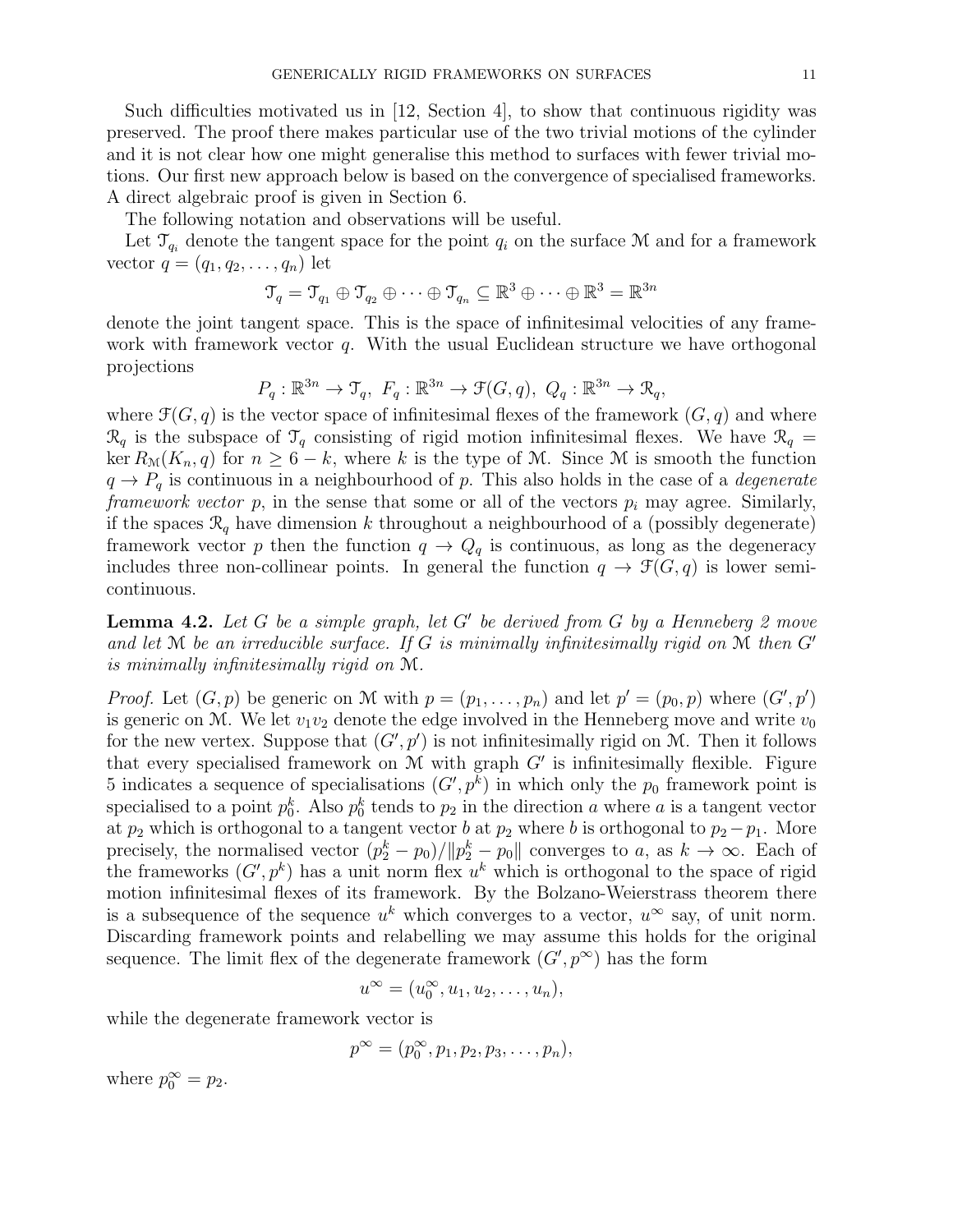We claim that the velocities  $u_1, u_2$  give an infinitesimal flex of  $p_1p_2$  (as a single edge framework on  $M$ ). To see this note that in view of the well-behaved convergence of  $p_0^k$  to  $p_2$  (in the a direction) it follows that the velocities  $u_2$  and  $u_0^{\infty}$  have the same component in the a direction, and so  $(u_2 - u_0^{\infty})$ .  $a = 0$ . Since  $u_2 - u_0^{\infty}$  is tangential to M it follows from the choice of a that  $u_2 - u_0^{\infty}$  is orthogonal to  $p_2 - p_1$ . On the other hand  $u_1 - u_0^{\infty}$  is orthogonal to  $p_2 - p_1$  and so taking differences  $u_2 - u_1$  is orthogonal to  $p_2 - p_1$  as desired.

It now follows, by the rigidity of  $(G, p)$  that the velocity vector

$$
u_{\text{res}}^{\infty} = (u_1, u_2, \dots, u_n),
$$

is a rigid motion flex. However  $u_0^{\infty}$  is determined by  $u_1$  and  $u_3$ , since the bars for the pairs  $p_0^{\infty}, p_1$  and  $p_0^{\infty}, p_3$  are present. Thus  $u_0^{\infty}$  agrees with  $u_2$  and  $u^{\infty}$  is a rigid motion flex for  $(G', p^{\infty})$ . This is a contradiction since the flex has unit norm and is orthogonal to the rigid motion flexes.



Figure 5. Geometry for the sequential specialisation proof of rigidity preservation under the Henneberg 2 move.

## 5. Vertex surgery moves on frameworks

Let  $M$  be an irreducible surface of type 2, 1 or 0. We now show the preservation of independence of G on M under the vertex splitting move, the vertex-to- $K_4$  move and the vertex-to-4-cycle move. The form of argument in the proofs is in terms of flexibility preservation for the inverse move and this is obtained once again by the consideration of certain well-behaved contraction sequences  $(G', p^k) \to (G', p^{\infty}).$ 

For completeness and comparison we include Lemma 5.1 although it will not be needed for the proof of the main theorem.

5.1. Vertex Splitting. Recall that in a vertex-splitting move  $G \rightarrow G'$  a vertex v is doubled to  $v_1$  and  $v_2$  with a doubling of an edge vu to  $v_1u, v_2u$ , with the remaining edges to v distributed arbitrarily between  $v_1$  and  $v_2$ . The reverse move  $G' \to G$  is an admissible triangle contraction in the sense that the result of collapsing an edge (of a triangle) to coincident endpoints results in a simple  $(2, k)$ -tight graph.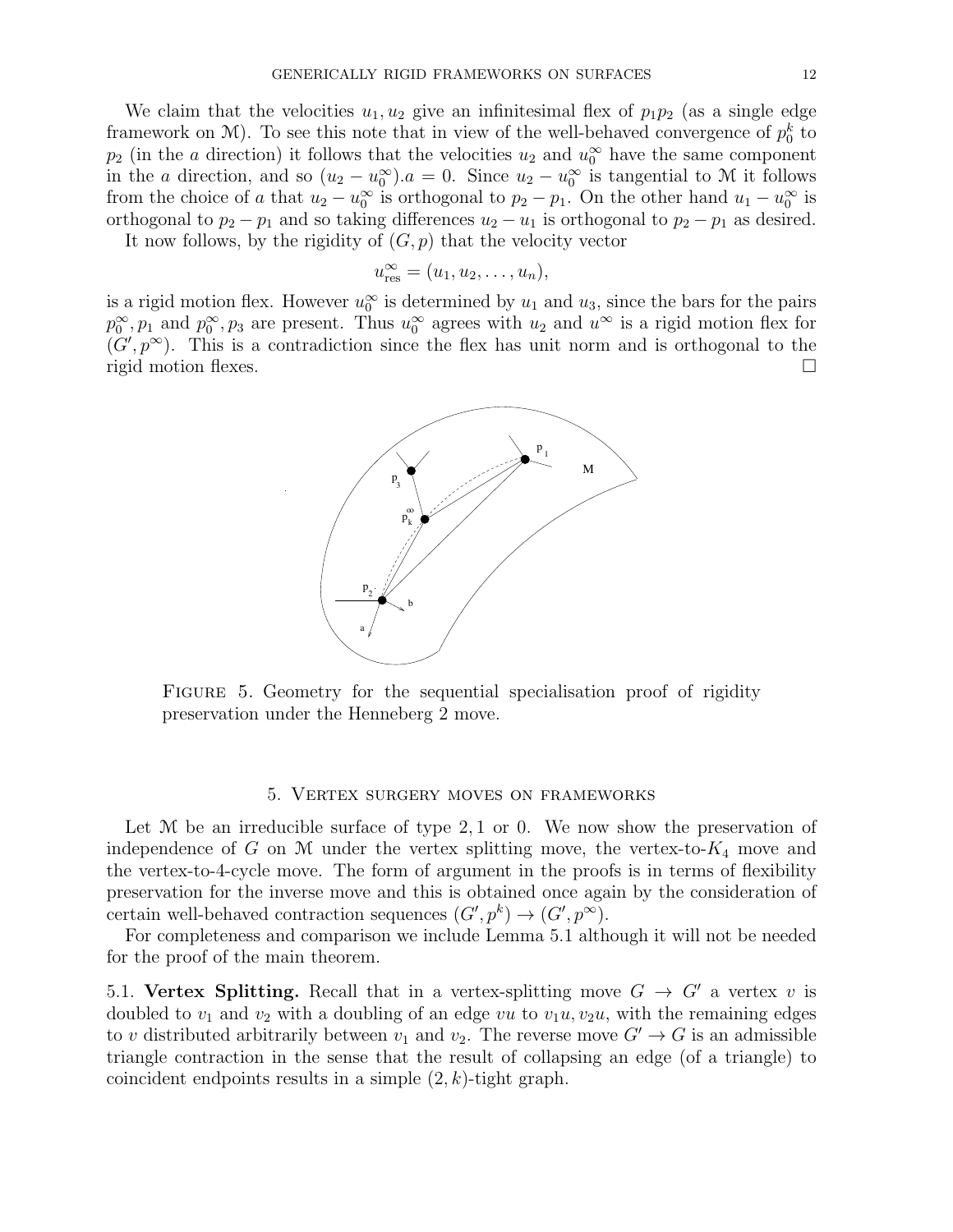The preservation of independence under vertex splitting for bar-joint frameworks in various dimensions was shown by Whiteley [21]. The arguments there were based on selfstresses and k-frames. Here we argue somewhat more directly in terms of infinitesimal flexes.

**Lemma 5.1.** Let M be an irreducible surface of type 2, 1 or 0 and let  $G \rightarrow G'$  be a vertex splitting move. If  $G$  is independent on  $M$  then  $G'$  is independent on  $M$ .

*Proof.* To fix notation, let G have  $n-1$  vertices  $v, v_3, v_4, \ldots, v_n$  with vertex v to be split and  $v_3$  featuring as the vertex u in the vertex-splitting move. Let  $p, p'$  be generic vectors for  $G, G'$  respectively, with  $p = (p(v), p(v_3), \ldots, p(v_n)) = (p_1, p_3, \ldots, p_n)$  and  $p' = (p(v_1)', p(v_2)', \ldots, p(v_n)') = (p_1, p_2, \ldots, p_n).$ 

It will be sufficient to show that if  $G'$  is dependent on  $M$  then so too is  $G$ . Accordingly we assume that  $(G', p')$  is a generic framework which is infinitesimally flexible. Let  $p_2^k$  be a sequence of generic points on  $M$  which converges to  $p_1$  in the following well-behaved manner, namely the unit vectors  $a_k$  in the directions  $p_2^k - p_1$  converge to a unit vector a with  $a.(p_3 - p_1) \neq 0$ . Also, let  $p^k = (p_1, p_2^k, p_3, \ldots, p_n)$  and let  $p^{\infty} = (p_1, p_1, p_3, \ldots, p_n)$ . By the assumption, for each k there exists a unit vector  $u^k = (u_1^k, \ldots, u_n^k)$  in  $\mathcal{T}_{p^k}$  which is an infinitesimal flex of  $(G', p^k)$  and which has no rigid motion flex component, in the sense that  $Q_{p^k}u^k=0$ . Furthermore, taking subsequences, we may assume that  $u^k$  converges to some unit norm flex  $u' = (u_1, \ldots, u_n)$  as k tends to infinity. By the flex condition we have

$$
u_1.(p_1-p_3) = u_3.(p_1-p_3)
$$

and

$$
u_2.(p_1-p_3) = \lim_{k \to \infty} u_2^k.(p_2^k - p_3) = \lim_{k \to \infty} u_3^k.(p_2^k - p_3) = u_3.(p_1 - p_3).
$$

On the other hand, since  $a_k$  is a scalar multiple of  $p_2^k - p_1$ ,

$$
(u_2 - u_1).a = \lim_{k \to \infty} (u_2^k - u_1^k).a_k = \lim_{k \to \infty} (u_2^k - u_1^k).(p_2^k - p_1) = 0.
$$

Thus  $u_1 = u_2$  since both vectors lie in the same tangent plane and their difference is orthogonal to the linearly independent vectors a and  $p_1 - p_2$ .

Note that there is always a natural injective map

$$
\iota : \mathfrak{F}(G, p) \to \mathfrak{F}(G', p^{\infty}),
$$

provided by the map  $(w_1, w_3, w_4, \ldots, w_n) \to (w_1, w_1, w_3, w_4, \ldots, w_n)$ . Also a flex of  $(G', p^{\infty})$ of the form  $(w_1, w_1, w_3, w_4, \ldots, w_n)$  determines the flex  $(w_1, w_3, w_4, \ldots, w_n)$  of  $(G, p)$ . Thus the flex u' gives rise to a flex, u say, of  $(G, p)$ . From the continuity of  $q \to Q_q$  it follows that  $Q_{p^{\infty}}u' = 0$ . Thus  $Q_{p}u = 0$  and so u is a proper flex and G is dependent, as required.  $\square$ 

5.2. Vertex-to- $K_4$  move. We now show preservation of independence under the vertexto- $K_4$  move  $G \to G'$ . Once again we will argue in terms of a well-behaved contraction  $(G', p^k) \to (G', p^{\infty})$ , this time with respect to a particular sequence of subframeworks  $(K_4, (p_1, p_2^k, p_3^k, p_4^k))$  with  $p_i^k \to p_1$  as  $k \to \infty$ , for each  $i = 2, 3, 4$ .

First we consider separately the case of a cylinder since here we may exploit the two trivial infinitesimal motions to obtain a simple direct proof.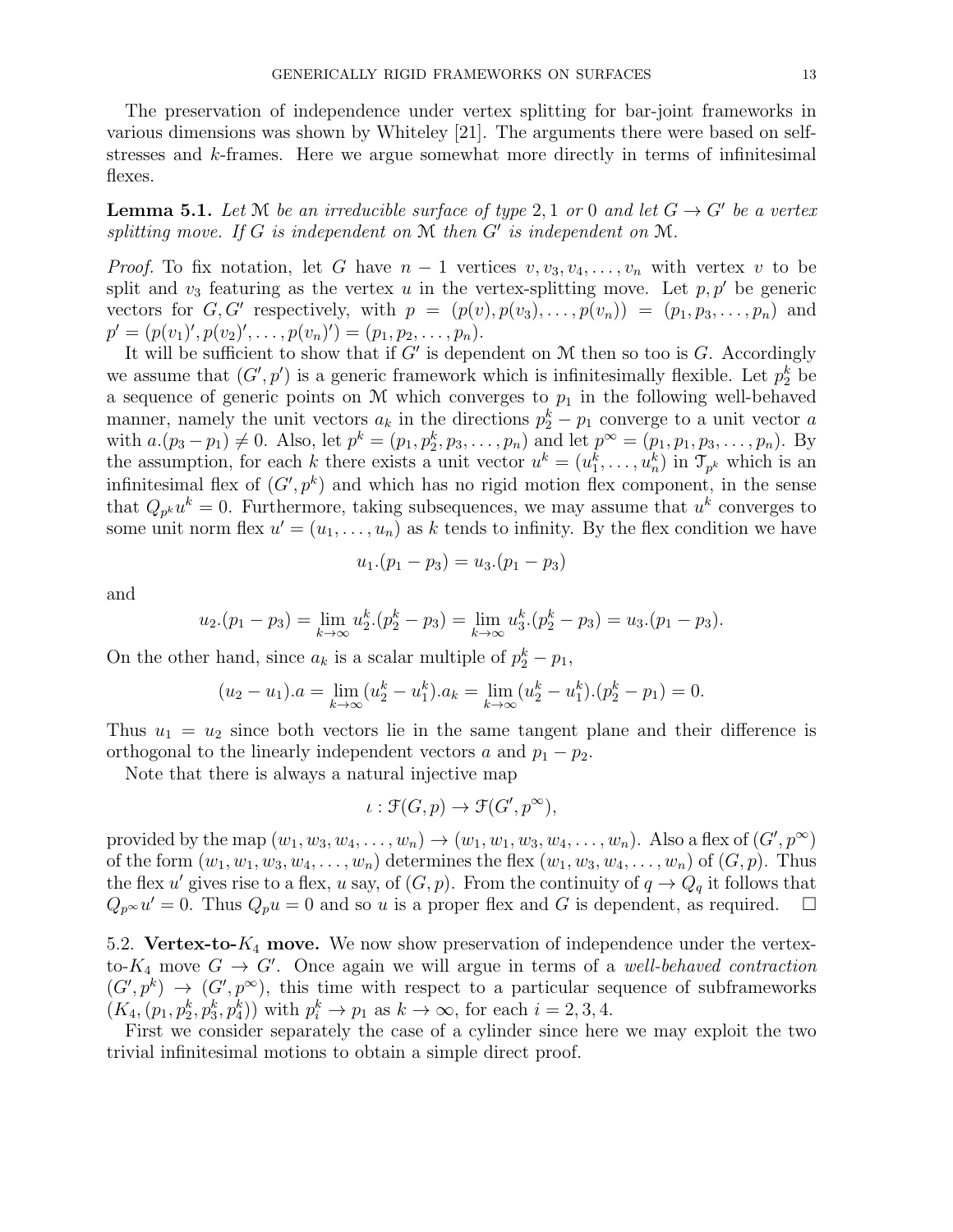**Lemma 5.2.** Let  $M$  be the cylinder, let G' be  $(2, 2)$ -sparse with proper subgraph  $K_4$  and let  $p = (p_1, \ldots, p_n)$  be a framework vector in  $\mathcal{M}^n$  for G', with  $p_1, \ldots, p_4$  the placement of the vertices for  $K_4$ . Let

$$
p^k = (p_1, p_2^k, p_3^k, p_4^k, p_5, \ldots, p_n)
$$

be a sequence in  $\mathcal{M}^n$  with  $p_i^k \to p_1$  as  $k \to \infty$ , for  $i = 2, 3, 4$ , and suppose that

(i) each framework  $(K_4, (p_1, p_2^k, p_3^k, p_4^k))$  has 2 independent infinitesimal flexes on M,

(ii) the dimension of the infinitesimal flex space of  $(G', p^k)$  is greater than 2 for each k.

Then there is a unit norm infinitesimal flex u' of  $(G', p^{\infty})$  of the form

$$
u' = (0, 0, 0, 0, u_5, \ldots, u_n).
$$

*Proof.* In view of (ii) for each k there exists an infinitesimal flex  $u^k = (u_1^k, \ldots, u_n^k)$  of  $(G, p^k)$  in  $\mathbb{R}^{3n}$  with norm  $||u^k|| = 1$ , and with  $u_1^k = 0$  for all k. Thus, from (i) it follows that  $u_i^k = 0$  for  $i = 2, 3, 4$ . Taking subsequences we may assume that  $u^k$  converges to a unit norm flex u' of  $(G', p^{\infty})$  and this has the desired form.

**Corollary 5.3.** The vertex-to- $K_4$  move on the cylinder preserves generic infinitesimal rigidity.

*Proof.* Let  $G \to G'$  be a vertex-to- $K_4$  move. Suppose that G' is dependent. Let  $p^k$  be a sequence of generic framework vectors for G' as specified in Lemma 5.2, with  $p_i^k \to p_1$  for  $i = 1, \ldots, 4$ . Since  $p^k$  is generic (i) holds, and (ii) holds since G' is dependent. Thus, by the lemma  $(G, p^{\infty})$  has an infinitesimal flex of the indicated form. This in turn gives an infinitesimal flex u of  $(G, p)$  with  $u_1 = 0$  and so G is dependent, as required.

We now consider the much more subtle case of irreducible surfaces which are of type 1 or 0. In this case we exploit the characteristic property that at a generic point  $p_1$  on M the principal curvatures are distinct.

Let  $(K_4,(p_1,\ldots,p_4))$  be a bar-joint framework on the irreducible surface M and assume that the principal curvatures  $\kappa_s$ ,  $\kappa_t$  at  $p_1$  are well-defined, with  $\kappa_s \neq \kappa_t$ , and that  $\hat{s}$  and  $\hat{t}$ are associated orthonormal vectors in the tangent plane at  $p_1$ . For definiteness let  $\hat{n}$  be the unit normal at  $p_1$  with  $\hat{s}, \hat{t}, \hat{n}$  a right-handed orthonormal triple. By Taylor's theorem, in a neighbourhood of  $p_1$  the points p on M take the form

$$
p(s,t) = p_1 + (s\hat{s} + t\hat{t}) + 1/2(\kappa_s s^2 + \kappa_t t^2)\hat{n} + r(s,t)
$$
\n(5.1)

with  $||r(s, t)|| = O(||(s, t)||^3)$ , for  $||(s, t)|| \le R$ , say. In particular

$$
\frac{dp}{ds} = \hat{s} + \kappa_s s \hat{n} + r_s, \ \frac{dp}{dt} = \hat{t} + \kappa_t t \hat{n} + r_t
$$

where  $||r_s||$  and  $||r_t||$  are of order  $||(s, t)||^2$ . Also the vectors

$$
n(s,t) = dp/ds(s,t) \times dp/dt(s,t)
$$
\n(5.2)

give a continuous choice of normal vectors in a neighbourhood of  $p_1$ , with

$$
n(s,t) = \hat{s} \times \hat{t} + \kappa_t t \hat{s} \times \hat{n} + \kappa_s s \hat{n} \times \hat{t} + \underline{r}
$$

$$
= \hat{n} - (\kappa_t t \hat{t} + \kappa_s s \hat{s}) + \underline{r}
$$

where  $||\underline{r}||$  is of order  $||(s, t)||^2$  in this neighbourhood.

Assume now that the triple  $p_2, p_3, p_4$  is generic and lies in this neighbourhood with  $p_i = p(s_i, t_i)$ . For  $\epsilon \leq 1$  let  $p_i^{\epsilon} = p(\epsilon s_i, \epsilon t_i)$ . By a well-behaved  $K_4$  contraction of  $(G, p)$  over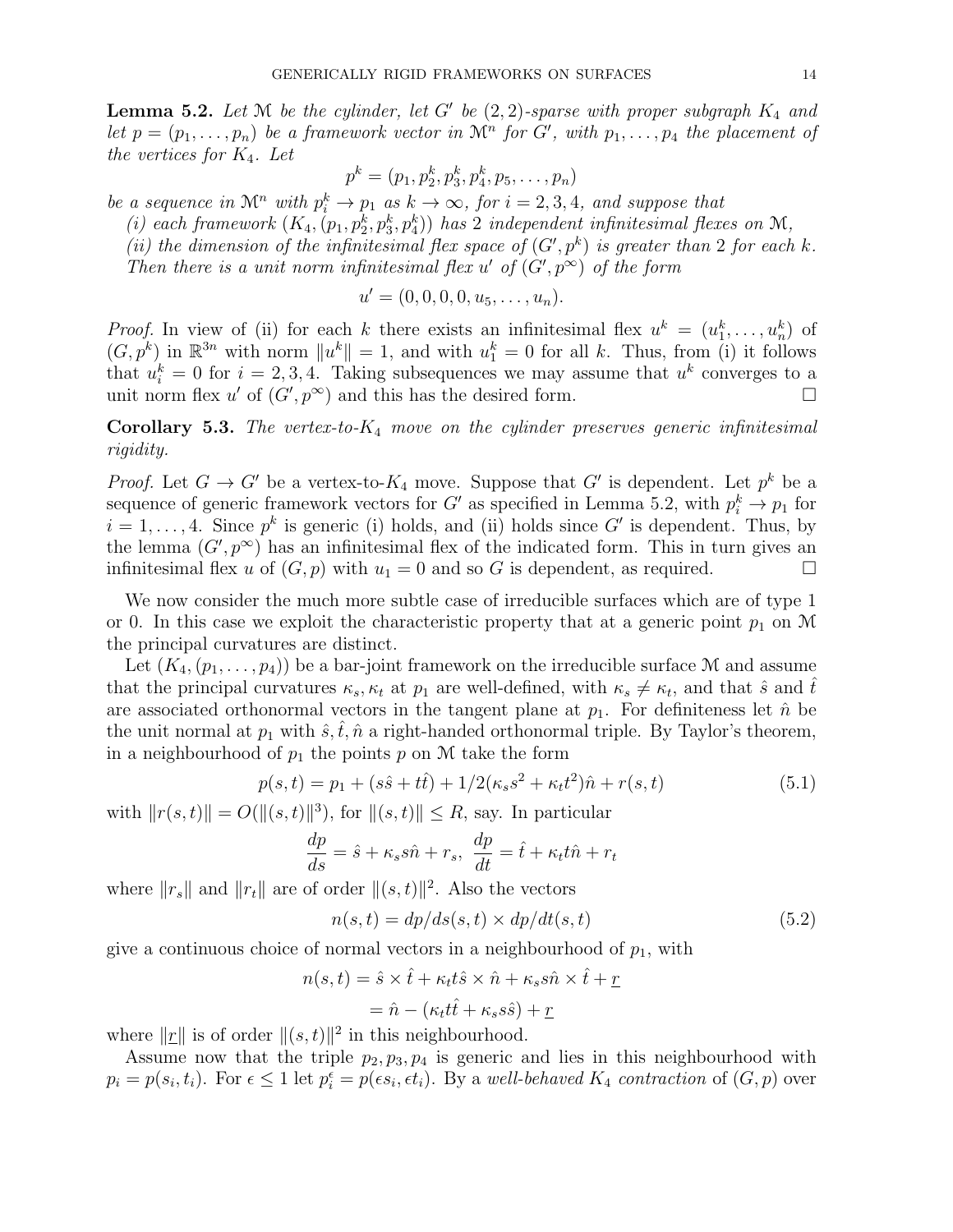the subgraph  $K_4 \subseteq G$ , with vertices  $v_1, \ldots, v_4$ , we mean a framework sequence  $(G, p^k)$ with

$$
p^{k} = (p_1, p_2^{\epsilon_k}, p_3^{\epsilon_k}, p_4^{\epsilon_k}, p_5, \ldots, p_n),
$$

where  $\epsilon_k \to 0$  as  $k \to \infty$  and where the local coordinates  $s_2, t_2, s_3, t_3, s_4, t_4$  satisfy the determinant condition

$$
\begin{vmatrix} s_2 & t_2 & s_2t_2 \ s_3 & t_3 & s_3t_3 \ s_4 & t_4 & s_4t_4 \end{vmatrix} \neq 0.
$$

It is straightforward to see that we can choose a well-behaved  $K_4$  contraction. For example if  $s_i = i$ ,  $t_i = i^2$  for  $i = 2, 3, 4$  then the determinant has the value 48.

**Lemma 5.4.** Let  $M$  be an irreducible surface of type 1 or 0. Let  $(K_4, (p_1, p_2^k, p_3^k, p_4^k)), k =$  $1, 2, \ldots$ , be a well-behaved contraction of frameworks on M and let  $u_k, k = 1, 2, \ldots$ , be an associated sequence of infinitesimal flexes which forms a convergent sequence in  $\mathbb{R}^{12}$ . Then the limit vector has the form  $(u_1, u_1, u_1, u_1)$ .

*Proof.* Let  $u = (u_1, \ldots, u_4)$  be an infinitesimal flex of  $(K_4, p)$ . Equivalently,  $u_i \cdot n_i = 0$ where  $n_i$  is the unit normal at  $p_i$  and  $(p_i - p_j)(u_i - u_j) = 0$  for  $1 \leq i \leq j \leq 4$ . Since  $(K_4, p)$  is infinitesimally rigid in  $\mathbb{R}^3$  the flex u is equal to  $u_a + u_b$  where  $u_b$  is determined by translation by the vector  $b$  and where  $u_a$  corresponds to an infinitesimal rotation about a line through  $p_1$  with direction vector a. Thus  $u_1 = b$  and we may choose the magnitude and direction of a so that  $u_i - u_1 = (p_i - p_1) \times a$ , for  $i = 2, 3, 4$ . Substituting gives

$$
(a \times (p_i - p_1)).n_i = u_1.n_i,
$$

or equivalently,

$$
a.(n_i \times (p_i - p_1)) + b.n_i = 0,
$$

for  $i = 2, 3, 4$ .

We have the normal vectors  $n(s,t) = dp/ds(s_i,t_i) \times dp/dt(s_i,t_i)$  as in Equation 5.2 above. At the point  $p_i^{\epsilon} = p(\epsilon s_i, \epsilon t_i)$  these normals take the form

$$
n_i^\epsilon = n(\epsilon s_i, \epsilon t_i) = \hat{n} - \epsilon (\kappa_t t_i \hat{t} + \kappa_s s_i \hat{s}) + \underline{r}_i^\epsilon
$$

where  $||\underline{r}_i^{\epsilon}|| = O(\epsilon^2)$ .

Consider now an infinitesimal flex  $u^{\epsilon}$  of the framework  $(K_4, p^{\epsilon})$  on M. The associated equations are

$$
a^{\epsilon} \cdot (n_i^{\epsilon} \times (p_i^{\epsilon} - p_1)) + b^{\epsilon} \cdot n_i^{\epsilon} = 0,
$$
\n
$$
(5.3)
$$

for  $i = 2, 3, 4$ , and we may identify the crossed product here as

$$
n_i^{\epsilon} \times (p_i^{\epsilon} - p_1) = (\hat{n} - \epsilon(\kappa_t t_i \hat{t} + \kappa_s s_i \hat{s})) \times (\epsilon(s_i \hat{s} + t_i \hat{t}) + 1/2\epsilon^2(\kappa_s s_i^2 + \kappa_t t_i^2)\hat{n}) + R_i^{\epsilon}
$$
  
h || R<sup>\epsilon</sup> || = O( $\epsilon^3$ )

with  $||R_i^{\epsilon}|| = O(\epsilon^3)$ .

We may assume, by passing to a subsequence, that  $\epsilon$  runs through a sequence  $\epsilon_k$  tending to zero and that the associated unit norm flexes  $u^{\epsilon}$  converge to a limit flex  $u^{0}$  of the degenerate framework  $(K_4, (p_1, p_1, p_1, p_1))$  on M. Let  $b^0 = u_1^0$  and let  $b^{\epsilon}$  and  $a^{\epsilon}$  be the associated vectors. While  $b^{\epsilon} = u_1^{\epsilon}$  converges to  $b^0$ , as  $\epsilon = \epsilon_k \to 0$ , the sequence  $(a^{\epsilon_k})$  may be unbounded. However, in view of the three equations

$$
u_i^{\epsilon} - u_1^{\epsilon} = (p_i^{\epsilon} - p_1) \times a^{\epsilon}
$$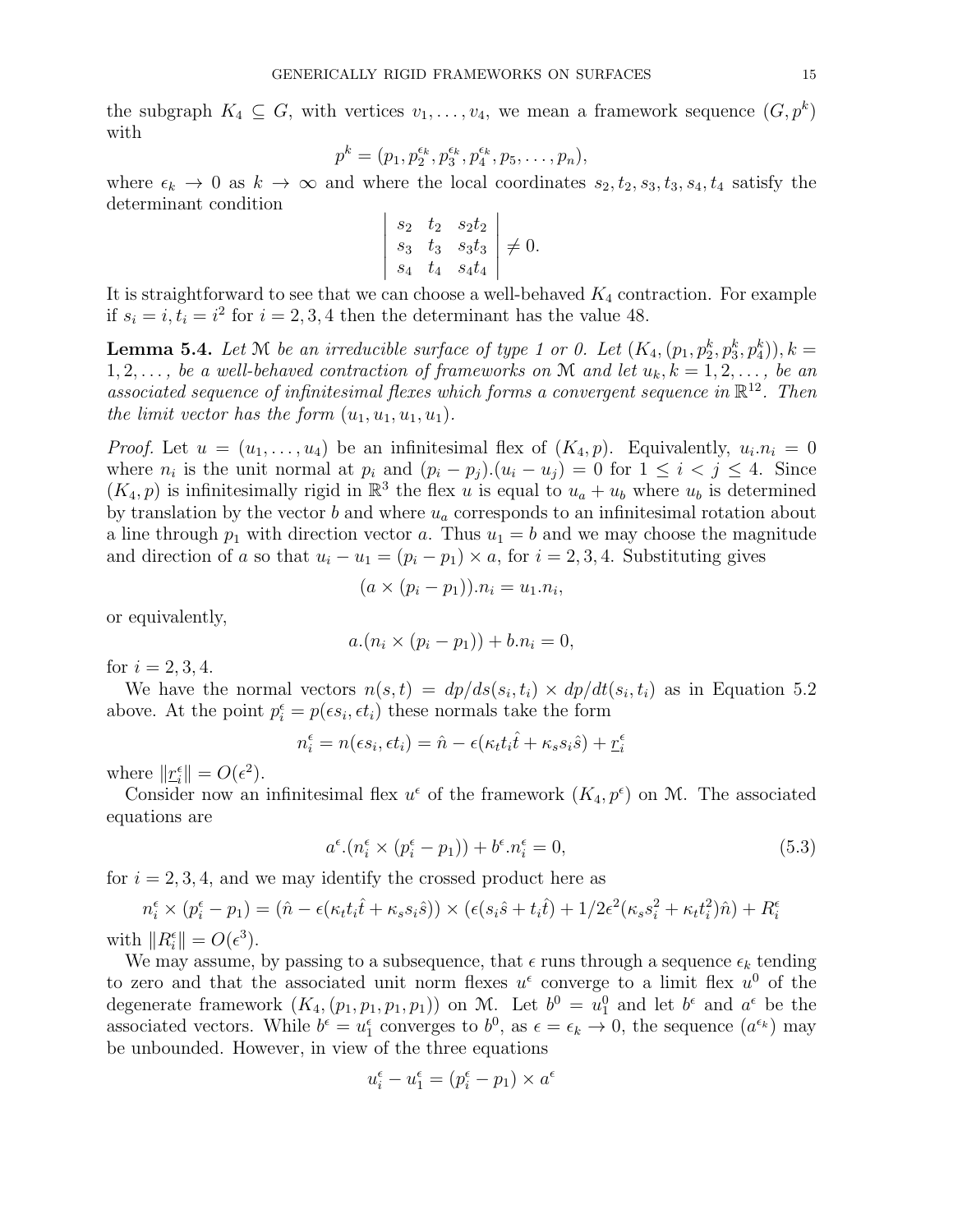and the definition of  $p_i^{\epsilon}$  it follows that  $||a^{\epsilon_k}||$  is at worst of order  $1/\epsilon_k$ . We shall show that  $\|a^{\epsilon_k}\|$  is in fact bounded and so, from the equation above, the desired conclusion follows.

Returning to the three equations, see Equation (5.3), which determine  $a^{\epsilon}$  from  $b^{\epsilon}$  we have

$$
a^{\epsilon} \cdot (\epsilon s_i \hat{t} - \epsilon t_i \hat{s} - \epsilon^2 s_i t_i (\kappa_s - \kappa_t) \hat{n} + R_i^{\epsilon}) - \kappa_s (b^{\epsilon} \cdot \hat{s}) \epsilon s_i - \kappa_t (b^{\epsilon} \cdot \hat{t}) \epsilon t_i + r_i^{\epsilon} = 0,
$$

where  $r_i^{\epsilon} = ||b^{\epsilon} \cdot r_i^{\epsilon}|| = O(\epsilon^2)$ . Note that  $||a^{\epsilon} \cdot R_i^{\epsilon}|| = O(\epsilon^2)$  and so it follows, introducing coordinates for  $a^{\epsilon}$ , and cancelling a factor of  $\epsilon$ , that

$$
(a_s^{\epsilon}\hat{s} + a_t^{\epsilon}\hat{t} + a_n^{\epsilon}\hat{n}).(s_i\hat{t} - t_i\hat{s} - \epsilon s_i t_i(\kappa_s - \kappa_t)\hat{n}) - \kappa_s(b^{\epsilon}.\hat{s})s_i - \kappa_t(b^{\epsilon}.\hat{t})t_i = O(\epsilon),
$$

for  $i = 2, 3, 4$ . Thus

$$
-a_s^{\epsilon}t_i + a_t^{\epsilon}s_i - a_n^{\epsilon}\epsilon s_i t_i(\kappa_s - \kappa_t) = d_i^{\epsilon}, \text{ for } i = 2, 3, 4,
$$

where

$$
d_i^{\epsilon} = b^{\epsilon} \cdot (\kappa_s s_i \hat{s} + \kappa_t t_i \hat{t}) + X_i^{\epsilon},
$$

with  $X_i^{\epsilon} = O(\epsilon)$ .

Let  $\eta = \epsilon(\kappa_s - \kappa_t)$  for  $i = 2, 3, 4$ , let  $A_{\epsilon}$  be the matrix

$$
\begin{bmatrix} -t_2 & s_2 & -s_2t_2\eta \\ -t_3 & s_3 & -s_3t_3\eta \\ -t_4 & s_4 & -s_4t_4\eta \end{bmatrix},
$$

and note that det  $A_{\epsilon} = C_{\epsilon}$  for some nonzero constant C. By Cramer's rule we have

$$
a_n^{\epsilon} = (\det A_{\epsilon})^{-1} \begin{vmatrix} -t_2 & s_2 & d_2^{\epsilon} \\ -t_3 & s_3 & d_3^{\epsilon} \\ -t_4 & s_4 & d_4^{\epsilon} \end{vmatrix} = (\det A_{\epsilon})^{-1} \begin{vmatrix} -t_2 & s_2 & X_2^{\epsilon} \\ -t_3 & s_3 & X_3^{\epsilon} \\ -t_4 & s_4 & X_4^{\epsilon} \end{vmatrix},
$$

since the column for  $d_i^{\epsilon} - X_i^{\epsilon}$  is a linear combination of the first two columns. It follows that the sequence  $a_n^{\epsilon_k}$  is bounded.

The boundedness of  $(a_s^{\epsilon_k})$ , and similarly  $(a_t^{\epsilon_k})$ , follows more readily, since

$$
a_s^{\epsilon} = (\det A_{\epsilon})^{-1} \begin{vmatrix} d_2^{\epsilon} & s_2 & -s_2 t_2 \eta \\ d_3^{\epsilon} & s_3 & -s_3 t_3 \eta \\ d_4^{\epsilon} & s_4 & -s_4 t_4 \eta \end{vmatrix}
$$

and the  $\epsilon$  factors cancel. Thus, the sequence of vectors  $a^{\epsilon_k}$  is bounded, as desired.  $\square$ 

**Lemma 5.5.** Let  $M$  be an irreducible surface of type 1 or 0, let  $G'$  be  $(2, 1)$ -sparse with  $v_1, \ldots, v_4$  inducing a  $K_4$  subgraph, and let  $p = (p_1, \ldots, p_n)$  be a generic framework vector in  $\mathcal{M}^n$ . Let

$$
p^k = (p_1, p_2^k, p_3^k, p_4^k, p_5, \ldots, p_n)
$$

be sequence in  $\mathcal{M}^n$ , with  $p_i^k \to p_1$  as  $k \to \infty$ , for  $i = 2, 3, 4$ , such that  $(G, p^k)$  is a wellbehaved contraction with limit  $(G, p^{\infty})$ . If the rigid infinitesimal motion spaces  $\mathcal{R}_{p^k}$  and  $\mathcal{R}_{p^{\infty}}$  are one-dimensional and the dimension of the flex space  $\mathfrak{F}(G',p^k)$  is greater than 1 for all k, then there is a unit norm flex u in  $\mathfrak{F}(G',p^{\infty})$  which is orthogonal to  $\mathfrak{R}_{p^{\infty}}$  and satisfies  $u_1 = u_2 = u_3 = u_4$ .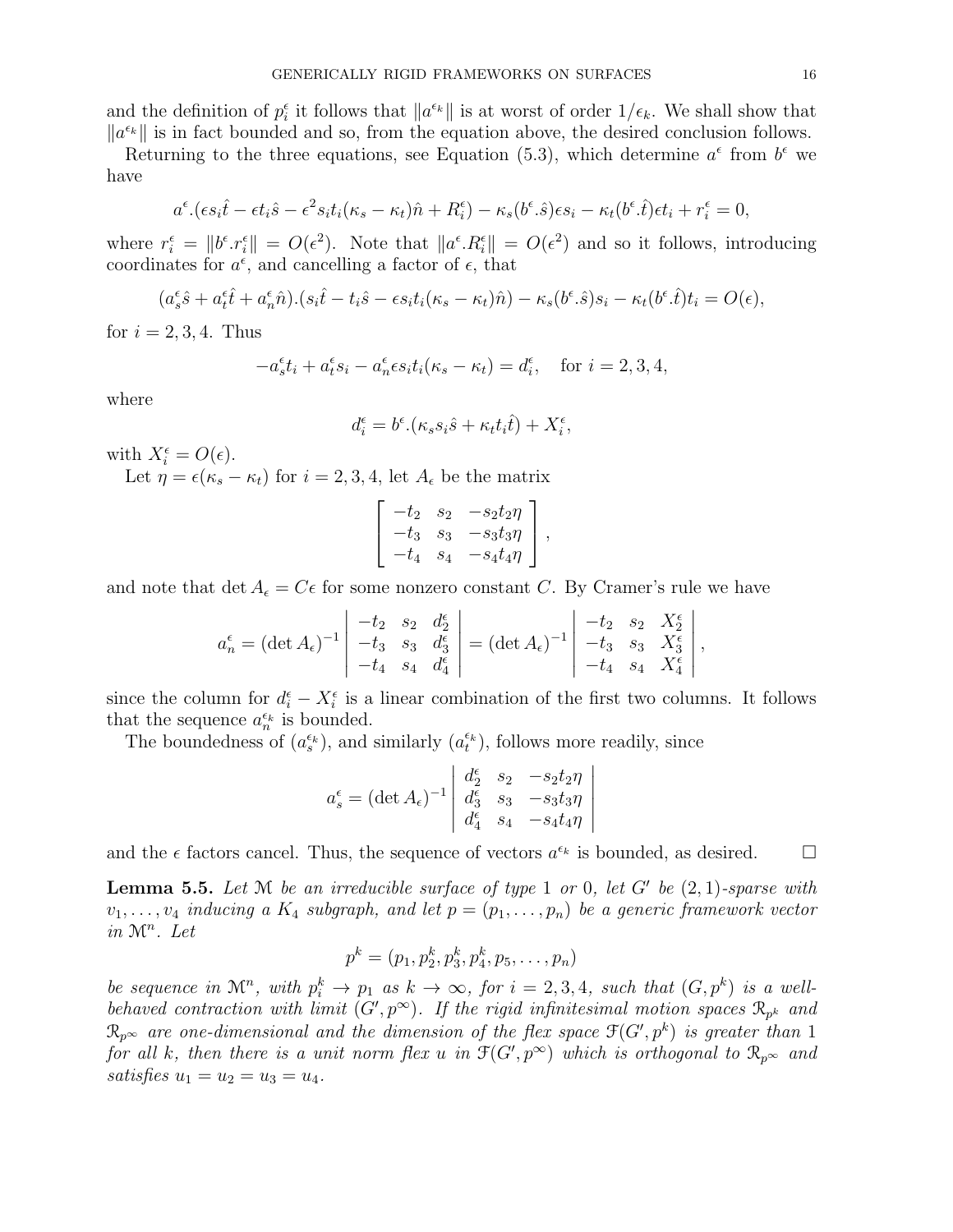*Proof.* By the hypotheses for each k there exists an infinitesimal flex  $u^k = (u_1^k, \ldots, u_n^k)$ of  $(G, p^k)$  lying in the multiple tangent space  $\mathcal{T}_{p^k}$  such that the Euclidean norm of  $u^k$  is unity and  $u^k$  is orthogonal to the subspace  $\mathcal{R}_{p^k}$ . Taking a subsequence if necessary we may assume that  $u^k$  converges to u as  $k \to \infty$ . By Lemma 5.4 the velocities  $u_1, \ldots, u_4$  agree. By the hypotheses, the orthogonal projections  $Q_k$  onto  $\mathcal{R}_{p^k}$  converge to the projection  $Q_{\infty}$ onto  $\mathcal{R}_{p^{\infty}}$  and so u is orthogonal to  $\mathcal{R}_{p^{\infty}}$ , as desired. □

**Corollary 5.6.** The vertex-to- $K_4$  move for an irreducible surface of type 1 or 0 preserves generic infinitesimal rigidity.

*Proof.* This follows from the previous lemma in the same manner as the proof of Corollary  $5.3.$ 

## 5.3. The vertex-to-4-cycle move.

**Lemma 5.7.** Let M be an irreducible surface of type k and let  $G \rightarrow G'$  be a vertex-to-4cycle move. If  $G$  is minimally infinitesimally rigid on  $M$  then  $G'$  is minimally infinitesimally rigid on M.

*Proof.* Once again we use a sequential contraction argument. Let G have n vertices  $v_1, v_2, \ldots, v_n$  and edges  $v_1v_2, v_1v_3$  and let  $G \rightarrow G'$  be the move in question, with new vertex  $v_0$  and edges  $v_0v_2, v_0v_3$ . It will be sufficient to show that if G' is dependent on M then so too is  $G$ .

Let p, p' be the generic framework vectors for  $G, G'$  respectively, with  $p' = (p_0, p_1, \ldots, p_n)$ . Also let  $p^k = (p_0^k, p_1, \ldots, p_n)$  be generic, with  $p_0^k$  converging  $p_1$ . By the assumption for each k there exists a unit vector  $u^k = (u_0^k, u_1^k, \ldots, u_n^k)$  in the joint tangent space  $\mathcal{T}_{p^k}$  which is an infinitesimal flex of  $(G', p^k)$  and which is orthogonal to the rigid motion flexes. In earlier notation,  $Q_{p^k}u^k = 0$ . Taking subsequences, we may assume that  $u^k$  converges to some unit norm flex  $u' = (u_0, u_1, \dots, u_n)$  of the degenerate framework  $(G', p^{\infty})$ , as k tends to infinity, where  $p^{\infty} = (p_1, p_1, p_2, \ldots, p_n)$ . Also, by the assumption on G, this degenerate framework (for  $G'$ ) has a space of rigid motion flexes which is naturally identifiable with the space of rigid motion flexes of  $(G, p)$ . It remains to show that  $u_0 = u_1$  so that we may conclude that  $(u_1, \ldots, u_n)$  is a proper flex of  $(G, p)$ , completing the proof.

It follows from the flex conditions and taking limits that  $u_0 - u_2$  is orthogonal to  $p_1 - p_2$ , and  $u_0 - u_3$  is orthogonal to  $p_1 - p_3$ . Also  $u_1 - u_2$  is orthogonal to  $p_1 - p_2$ , and  $u_1 - u_3$  is orthogonal to  $p_1 - p_3$ . It follows, subtracting, that  $u_0 - u_1$  is orthogonal to  $p_1 - p_2$  and to  $p_2 - p_3$ . At the same time  $u_0 - u_1$  lies in the tangent plane at  $p_1$  and we may choose  $p_2, p_3$ so that 0 is the only tangent vector orthogonal to  $p_1 - p_2$  and to  $p_2 - p_3$ .

 $\Box$ 

## 6. The algebraic approach

We now give a direct algebraic proof of the preservation of infinitesimal rigidity under the Henneberg 2 move on an irreducible surface. We expect this approach to be more widely useful in the analysis of bar-joint frameworks in higher dimensions.

Assume that  $\mathcal M$  is an irreducible surface of type k which is defined by the irreducible polynomial  $m(x, y, z) = 0$  where the coefficients of m are in Q. Suppose that G is a  $(2, k)$ tight graph and that  $(G, p)$  is a generic framework on M with  $p = (p_1, \ldots, p_n)$ . Also let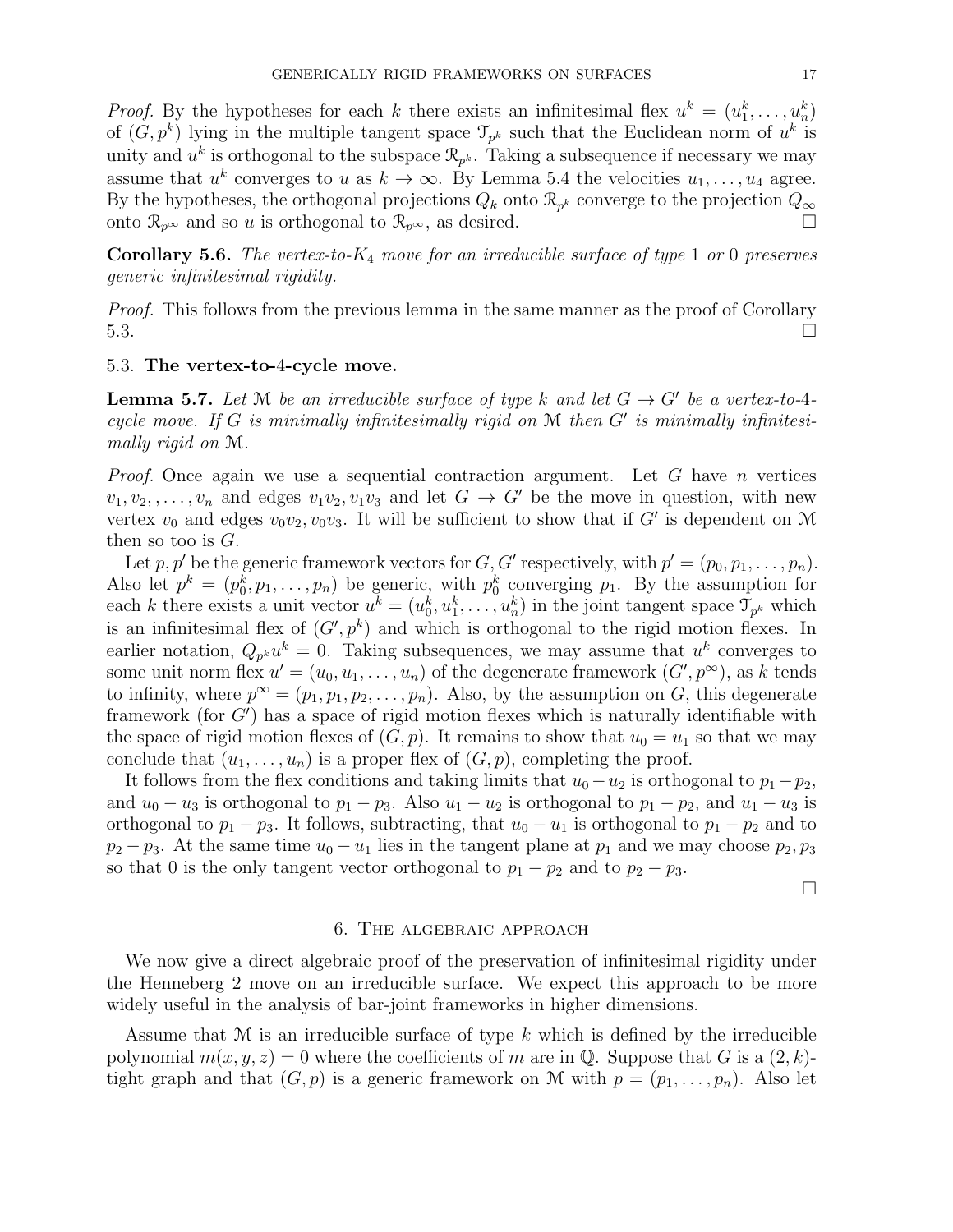$p^+ = (p, p_v)$  where  $(G^+, p^+)$  is generic on M and  $G^+$  derives from G through a Henneberg 2 move. We write  $v_1v_2$  for the edge involved in the Henneberg move and v for the new vertex.

Since G is independent the rigidity matrix  $R_{\mathcal{M}}(G\backslash v_1v_2, p)$  has a flex vector  $u = (u_1, \ldots, u_n)$  $u_n$ ) in the nullspace which is not a flex of  $(G, p)$ . In particular  $(p_1 - p_2) \cdot (u_1 - u_2) \neq 0$ . Moreover we may choose u as a solution of the equations  $R_{\mathcal{M}}(G, p)u = A$  where A is a column vector with all entries zero except for an entry of unity in the row representing the edge  $v_1v_2$ . This gives a set of linear equations with coefficients in  $\mathbb{Q}(p)$  and we can select a solution for which all coordinates of the velocities  $u_i$  lie in  $\mathbb{Q}(p)$ .

We show first that u does not extend to a flex of  $(G^+, p^+)$ .

Suppose by way of contradiction that  $u^+ = (u, u_v)$  is an extension of u to a flex of  $(G^+, p^+)$  with component  $u_v$  acting at  $p_v$ . Introducing the notation  $p_{i,j} = p_i - p_j$ ,  $p_{v,i} =$  $p_v - p_i$  and similarly  $u_{i,j} = u_i - u_j$ ,  $u_{v,i} = u_v - u_i$  the flex  $u_v$  satisfies four equations

$$
p_{v,i}.u_{v,i} = 0
$$
,  $1 \le i \le 3$ ,  $u_v.N(p_v) = 0$ ,

where  $N(p_v)$  is the normal to the surface M at  $p_v$  given by

$$
N(p_v) = (\nabla m)(p_v) = (\partial m/\partial x, \partial m/\partial y, \partial m/\partial z)|_{p_v}.
$$

Introducing the coordinate notation  $(p_{v,1}^x, p_v^y)$  $(v<sub>v,1</sub>, p<sub>v,1</sub><sup>z</sup>)$  for  $p<sub>v,1</sub>$  these four equations for the three components of  $u_{v,1}$  have a consistent solution if and only if  $\det(D) = 0$ , where

$$
D = \begin{bmatrix} p_{v,1}^x & p_{v,1}^y & p_{v,1}^z & 0 \\ p_{2,1}^x & p_{2,1}^y & p_{2,1}^z & -u_{2,1}.p_{v,2} \\ p_{3,1}^x & p_{3,1}^y & p_{3,1}^z & -u_{3,1}.p_{v,3} \\ N(p_v)^x & N(p_v)^y & N(p_v)^z & u_1.N(p_v) \end{bmatrix}
$$

.

Let  $P_v = (x, y, z)$  be the vector of indeterminates corresponding to  $p_v$ , let  $P_{v,i} = P_v - p_i$ ,  $i =$ 1, 2, 3, and let

$$
D(P_v) = D(x, y, z) = \begin{bmatrix} P_{v,1}^x & P_{v,1}^y & P_{v,1}^z & 0 \\ P_{2,1}^x & P_{2,1}^y & P_{2,1}^z & -u_{2,1} \cdot p_{v,2} \\ P_{3,1}^x & P_{3,1}^y & P_{3,1}^z & -u_{3,1} \cdot p_{v,3} \\ N(P_v)^x & N(P_v)^y & N(P_v)^z & u_1 \cdot N(P_v) \end{bmatrix}.
$$

Then the polynomial  $\det(D(P_v))$  lies in the ring  $\mathbb{Q}(p)[P_v]$ . Since

$$
0 = \det(D) = \det(D(P_v))|_{p_v}
$$

the polynomial  $\det(D(P_v))$  evaluates to zero under the substitution  $P_v = p_v$ . Since  $p_v$  is generic on M this implies that  $\det(D(P_v))$  is in the ideal of  $\mathbb{Q}(p)[P_v]$  generated by the surface polynomial  $m(x, y, z)$ . Thus  $\det(D(P_v)) = h(P_v)m(P_v)$  for some polynomial  $h(P_v)$ in  $\mathbb{Q}(p)[P_v].$ 

Since  $\det(D(P_v)) = h(P_v)m(P_v)$  and  $\nabla(m(P_v)) = N(P_v)$  we have

$$
\nabla(\det(D(P_v))) = h(P_v)N(P_v) + \nabla(h(P_v))m(P_v)
$$

and so

$$
\nabla(\det(D(P_v)))|_{p'_v}=h(p'_v)N(p'_v)
$$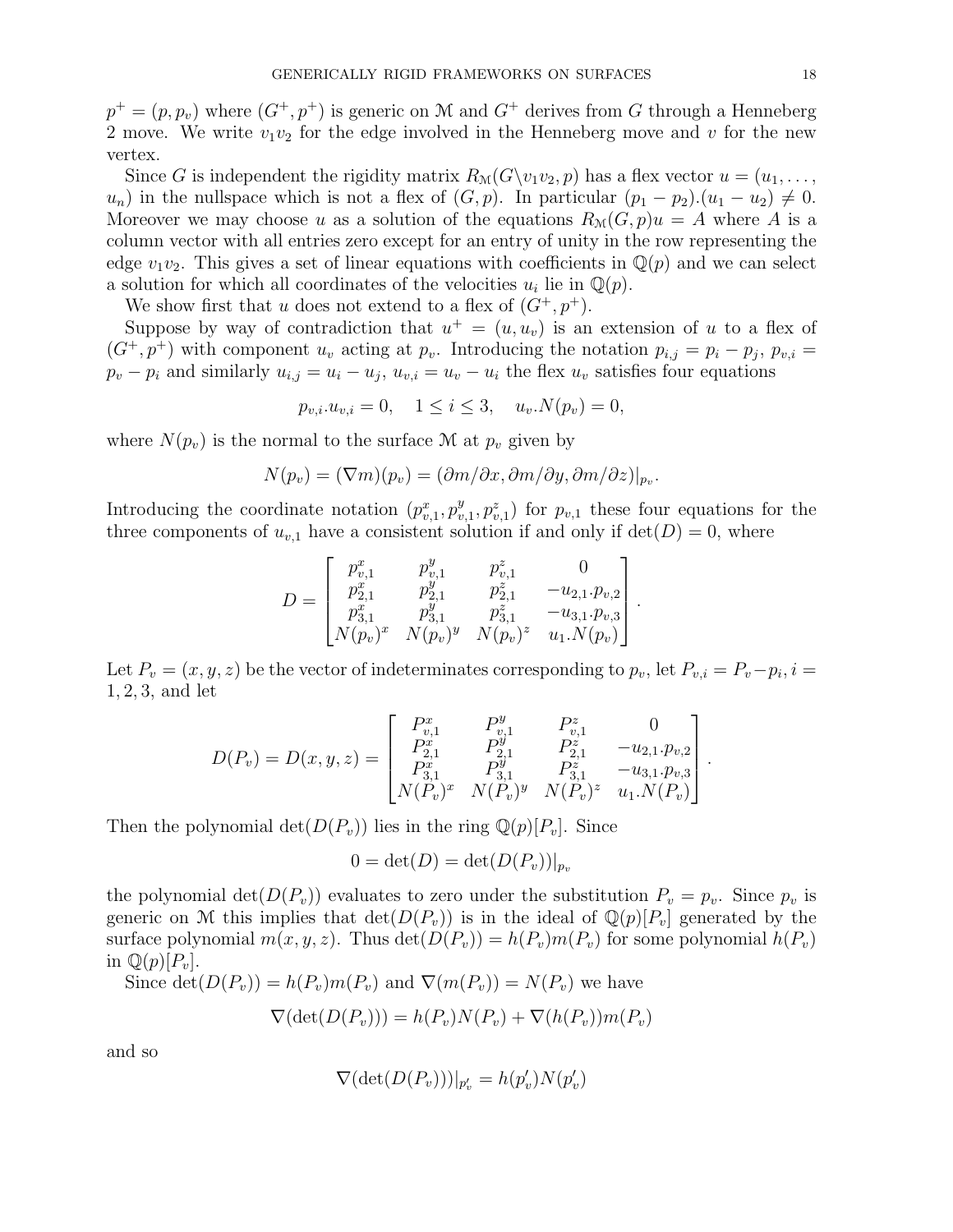for any point  $p'_v$  satisfying  $m(p'_v) = 0$ . This implies  $a.\nabla(\det(D(P_v)))|_{p'_v} = 0$  for any  $a \in \mathbb{R}^3$ satisfying  $a.N(p'_v) = 0$  and any point  $p'_v$  satisfying  $m(p'_v) = 0$ . We consider  $p'_v = p_1$  which satisfies this property.

We have  $u_1 \cdot N(p_1) = 0$ . Also, since the first row of the matrix  $D(P_v)|_{p_1}$  is zero we get a non-zero contribution to  $\nabla (\det(D(P_v)))|_{p_1}$  only from the action of the  $\nabla$  operator on the first row of  $D(P_v)$ . Thus, in vector form,  $\nabla (\det(D(P_v)))|_{p_1}$  is the determinant of the matrix

$$
\begin{bmatrix}\ni & j & k & 0\\p_{2,1}^x & p_{2,1}^y & p_{2,1}^z & -u_{2,1} \cdot p_{1,2}\\p_{3,1}^x & p_{3,1}^y & p_{3,1}^z & -u_{3,1} \cdot p_{1,3}\\N(p_1)^x & N(p_1)^y & N(p_1)^z & u_1 \cdot N(p_1)\end{bmatrix}
$$

.

Expanding the determinant along the final column gives

 $\nabla(\det(D(P_v)))|_{p_1} = ((p_{2,1}.u_{2,1})p_{3,1} \times N(p_1) - (p_{3,1}.u_{3,1})p_{2,1} \times N(p_1))$ 

and so from the above

$$
a.((p_{2,1}.u_{2,1})p_{3,1} \times N(p_1) - (p_{3,1}.u_{3,1})p_{2,1} \times N(p_1)) = 0
$$

for all a with the property that  $a.N(p_1) = 0$ .

The vector  $a = N(p_1) \times (p_{2,1} \times N(p_1))$  satisfies  $a.N(p_1) = 0$  and  $a.\nabla(\det(D(P_v)))|_{p_1} = 0$ gives the condition  $(p_{2,1}.u_{2,1})b = 0$  where

$$
b = (N(p_1) \times (p_{2,1} \times N(p_1))). (p_{3,1} \times N(p_1)) = N(p_1). (p_{3,1} \times p_{2,1}).
$$

We have  $b \neq 0$  because the condition that  $N(p_1)$ . $(p_{3,1} \times p_{2,1}) = 0$  for all  $p_2$ ,  $p_3$  on M contradicts the smoothness requirement that  $p_{3,1} \times p_{2,1}$  becomes parallel to  $N(p_1)$  for  $p_2$ and  $p_3$  close to  $p_1$ . Thus  $p_{2,1}.u_{2,1}=0$  which is contrary to our original choice of u and so we conclude that u does not extend to a flex of  $(G^+, p^+)$ .

On the other hand, suppose that a flex  $u = (u_1, \ldots, u_n)$  of  $(G\Y_1v_2, p)$  on M does extend to a flex  $(u, u_v)$  of  $(G^+, p^+)$  on M. Then  $u_v$  is the solution of the three equations

$$
u_v.(p_v - p_1) = u_1.(p_v - p_1), u_v.(p_v - p_2) = u_2.(p_v - p_2)
$$
 and  $u_v.N(p_v) = 0$ 

and the solution is unique because  $(p_v - p_1) \times (p_v - p_2) \cdot N(p_v) \neq 0$  for generic  $p_v, p_1, p_2$  for the same reason given above that  $b \neq 0$ . Also if u is zero then  $(u, u_v)$  is zero and so every flex in the nullspace of  $R_M(G^+, p^+)$  is the extension of a flex of  $R_M(G\setminus v_1v_2, p)$ .

Finally, consider the matrix  $R' = R_M(G\backslash v_1v_2, p)$  of size  $m' \times n'$ . Since G is independent we have  $m' + 1 \leq n'$  and  $\text{rank}(R') = m'$ . For the matrix  $R = R_{\mathcal{M}}(G^+, p^+)$  of size  $m \times n$ we have  $m = m' + 4$  and  $n = n' + 3$  and so  $m \leq n$  and  $n - m = n' - m' - 1$ . Every flex of  $R'$  either does not extend to a flex of R or extends to a unique flex of R and every flex of R is the extension of some flex of R'. Thus  $|null(R')| > |null(R)|$ . By Lemma 6.1 the rank of R is m which means that  $G^+$  is independent on M, as required.

**Lemma 6.1.** Let R be an  $m \times n$  matrix with  $m \leq n$  and R' an  $m' \times n'$  matrix with  $m' \leq n'$ and rank $(R') = m'$ . If  $n - m = n' - m' - 1$  and  $|\text{null}(R)| < |\text{null}(R')|$  then  $\text{rank}(R) = m$ . *Proof.* rank $(R) = n - |\text{null}(R)| \ge n - |\text{null}(R')| + 1$  and  $|\text{null}(R')| = n' - m'$  so  $\text{rank}(R) \ge$  $m.$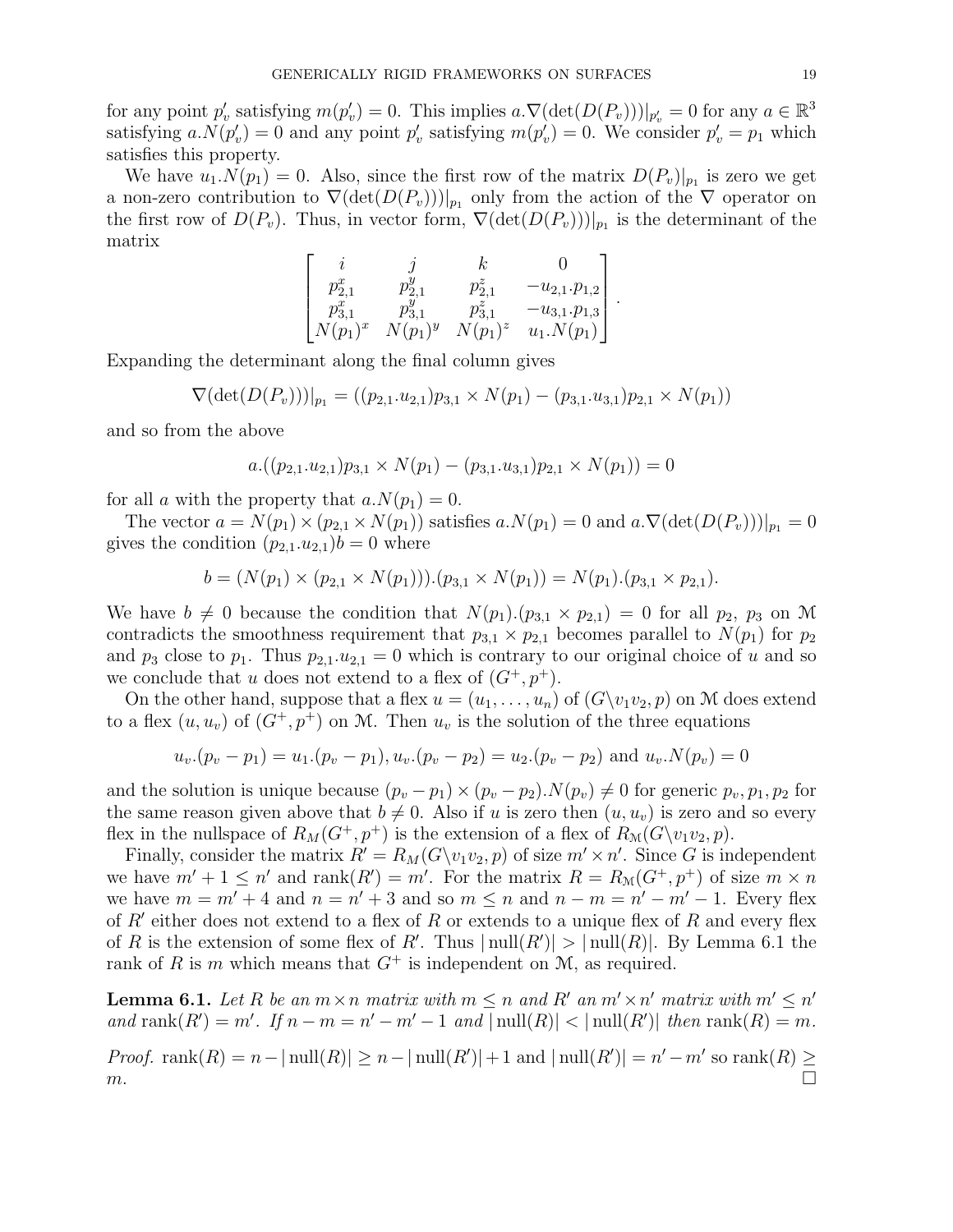#### 7. Minimal rigidity on type 1 Surfaces

There is a final independence preserving move that we need for the proof of the main result. Recall that if G and H are graphs with vertices  $g \in G, h \in H$  then the *edge joining* move combines G and H by adding the edge  $gh$ .

**Lemma 7.1.** Let M be an irreducible surface of type 1. Let  $(G, p)$  and  $(H, q)$  be minimally infinitesimally rigid on  $M$ , and let  $G'$  be an edge join of  $G$  and  $H$  through an edge gh. If  $|V(G)|$  and  $|V(H)|$  are greater than 4 and  $(p_g, p_h)$  is generic on M then  $(G', (p,q))$  is generically minimally infinitesimally rigid on M.

Proof. Consider the block matrix form

$$
R_{\mathcal{M}}(G', (p, q)) = \begin{bmatrix} R_{\mathcal{M}}(G, p) & 0 \\ * & * \\ 0 & R_{\mathcal{M}}(H, q) \end{bmatrix}.
$$

By the hypotheses the nullspaces of the rigidity matrices  $R_{\mathcal{M}}(G, p)$  and  $R_{\mathcal{M}}(H, q)$  are onedimensional. Let  $u = (u_p, u_q)$  be an infinitesimal flex of the edge-joined framework and let gh be the joining edge for  $G'$ . Subtracting a tangential rigid motion infinitesimal flex we may assume that  $u_p$  assigns a zero velocity to the framework joint  $p_g$ . Since  $u_p$  is a flex of  $(G, p)$  on M it follows that  $u_p = 0$ . Also in view of the generic row in  $R_M(G', (p, q))$ for the joining edge it follows that  $u_q$  assigns a velocity to the framework vertex  $q_h$  which is linearly independent from the one-dimensional space of velocity vectors of  $q_h$  obtained from infinitesimal flexes of  $(H, q)$ . It follows that this velocity on  $q_h$  is zero and hence that  $u_q$  is zero. Thus  $u = 0$  and the nullspace of  $R_\mathcal{M}(G', (p,q))$  has dimension one, as desired.

We now arrive at the proof of our main result, Theorem 1.1. For the reader's convenience we first re-state the theorem.

**Theorem 7.2.** Let  $G = (V, E)$  be a simple graph and let M be an irreducible surface of type 1. Then a generic framework  $(G, p)$  on M is isostatic if and only G is  $K_1, K_2, K_3, K_4$ or is  $(2, 1)$ -tight.

*Proof.* That the underlying graph of an isostatic framework on  $\mathcal M$  is (2, 1)-tight or is a small complete graph follows from Theorem 2.6. For the sufficiency direction one can check that the minimal graph  $K_5$  in the inductive characterisation of  $(2, 1)$ -tight graphs is isostatic on M. The sufficiency of  $(2, 1)$ -tightness now follows from Theorem 1.2 if minimal generic rigidity is preserved by Henneberg 1 and 2 moves, the vertex-to- $K_4$  move, the vertex-to-4-cycle move and the edge joining move. This is the content of Lemma 4.1, Lemma 4.2, Corollary 5.6, Lemma 5.7 and Lemma 7.1.

Note that we could also have used Theorem 2.13, applying Lemma 5.1, to prove the theorem.

### 8. Extensions

We finish by noting some further natural considerations for frameworks constrained to surfaces.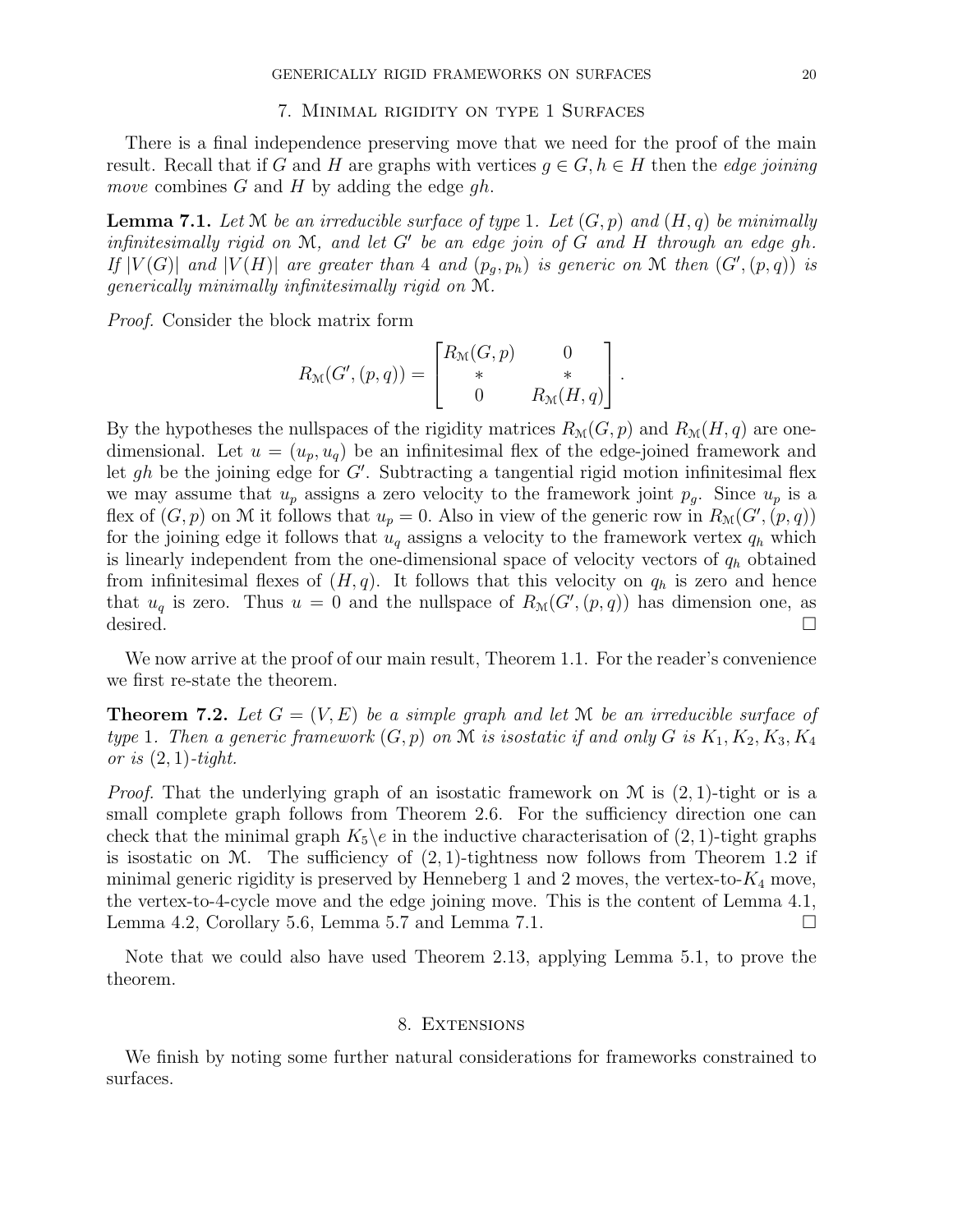The assumption, in Theorem 1.1, that M is irreducible merits two comments. Firstly, it is required to avoid to surfaces composed as unions of surfaces of differing numbers of internal motions. For example if M was the union of two cylinders with distinct but parallel axes then consideration of Theorem 2.12 instantly shows that simply being (2, 1) tight is not the correct characterisation. Secondly, if  $M$  is reducible but each component is irreducible then we do not expect any great difficulty in extending our results. For example we expect that Theorem 1.1 is true for concentric cones, torii or elliptical cylinders.

The usual two-dimensional torus embedded in 3-dimensional space has freedom type 1 and so isostatic frameworks on this surface are characterised as in the previous theorem. When the torus is realised in  $\mathbb{R}^4$  one may also consider the *Clifford torus*  $\mathcal{T}$ , that is, the real algebraic variety and smooth manifold defined by the polynomial equations  $x^2 + y^2 = 1$ and  $z^2 + w^2 = 1$ . The definition of type (freedom number) given in Definition 2.2 extends without change to an algebraic surface  $\mathcal{M}$  in  $\mathbb{R}^d$ .

**Definition 8.1.** An embedded manifold M in  $\mathbb{R}^d$  is of type k if dim ker  $R_{\mathcal{M}}(K_n, q) \geq k$  for all frameworks  $(K_n, p)$  on M, for  $n = 2, 3, \ldots$ , and k is the largest such integer.

In particular the Clifford torus has freedom type 2. The rigidity analysis in this setting requires us to adapt the definition of the rigidity matrix. The details are similar to those in Definition 2.1 with the following changes. There are now 4 columns per vertex and 2 rows per vertex where the rows for vertex i (and corresponding framework point  $(x_i, y_i, z_i, w_i)$ ) are zero except in the 4-tuple corresponding to  $i$  where the entries in the first row are  $x_i, y_i, 0, 0$  and the second are  $0, 0, z_i, w_i$ .

On the other hand take the product of a circle and an ellipse. This is the algebraic variety 8 defined by, say,  $x^2 + y^2 = 1$  and  $z^2 + w^2/2 = 1$  in  $\mathbb{R}^4$ . S admits exactly 1 trivial motion. Adapting the methods of the last section would lead to the  $(2, 2)$ -tight and the  $(2, 1)$ -tight characterisations of frameworks on T and S respectively.

It is natural to seek a similar characterisation of our main result in the case of frameworks with vertices constrained to an irreducible surface of type 0. There are a variety of such surfaces that a characterisation could apply to including an elliptical cone, a mobius strip, a hyperboloid and a hyperbolic paraboloid. Note that the graphs of rigid frameworks need not be connected in this setting. As a starting point [12, Proposition 3.4] gives the necessity of the graph being simple and  $(2, 0)$ -tight and we expect that the rigidity preservation methods in this paper will be useful in deriving a characterisation. However, there are immediate additional complications to establishing sufficient conditions, not least since any simple  $(2,0)$ -tight graph containing a subgraph isomorphic to  $K_5$  has a dependent rigidity matrix on any surface. This can easily be seen by noting that  $K_5$  is not  $(3, 6)$ -sparse and hence is dependent in  $\mathbb{R}^3$ . We also remark that  $(2, 0)$ -tight graphs may be 4-regular so additional degree 4 operations seem to be necessary (such as X-replacement, see [14, 19]). This fact, together with the fact that an inductive scheme would have to avoid creating  $K_5$  subgraphs, and the fact that there are many simple  $(2, 0)$ -tight graphs (even on small vertex sets) that cannot be generated using the operations in this paper, with X-replacement, all suggest that the analogue of Theorem 1.2 for simple  $(2,0)$ -tight graphs, without  $K_5$  subgraphs, will be significantly more challenging to establish.

Acknowledgement. We would like to thank Bill Jackson, for discussions relating to the Henneberg 2 move on manifolds.